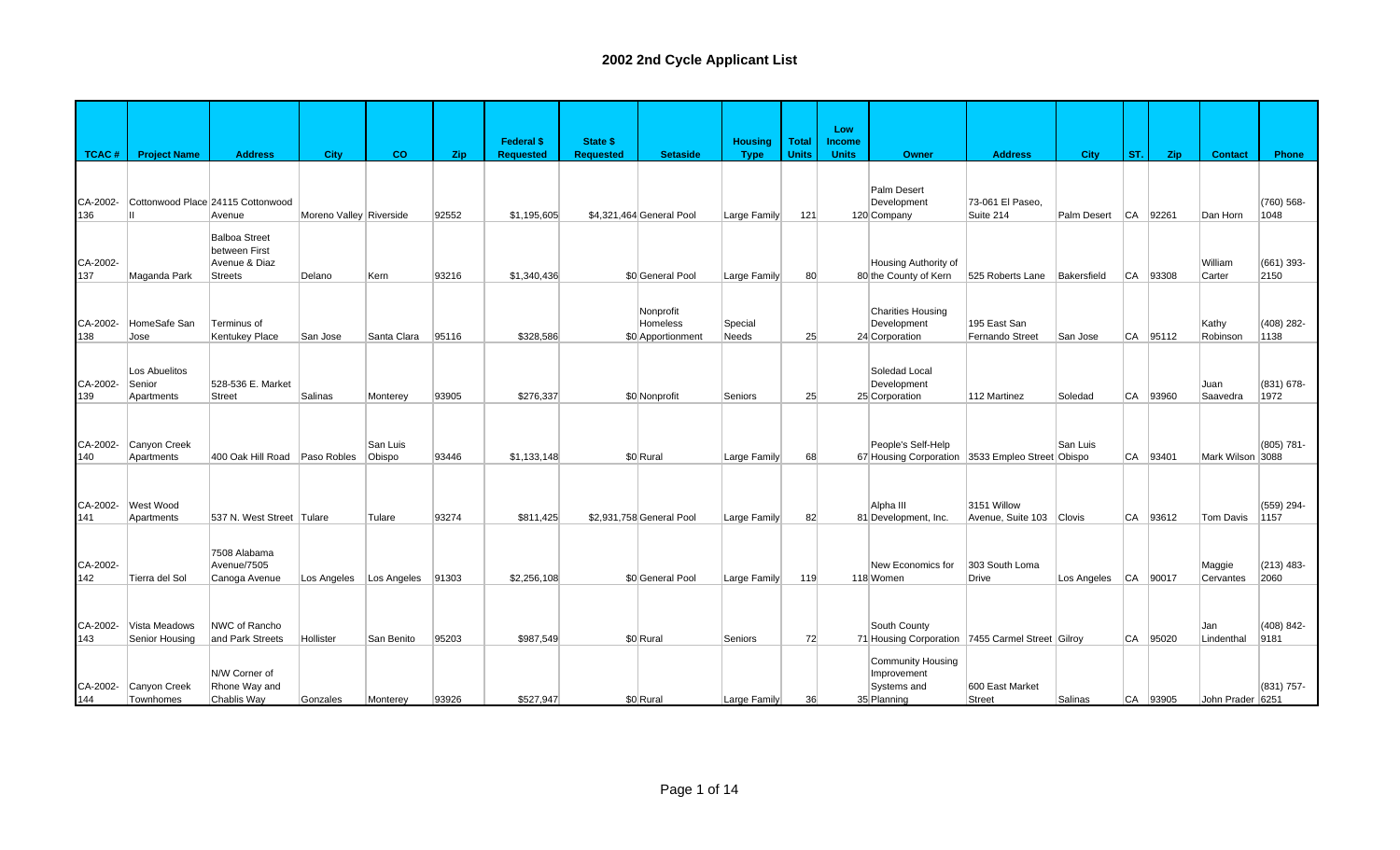|                 |                                     |                                                     |                         |                   |       | <b>Federal \$</b> | <b>State \$</b>   |                          | <b>Housing</b> | <b>Total</b> | Low<br><b>Income</b> |                                                            |                                        |                       |           |          |                      |                       |
|-----------------|-------------------------------------|-----------------------------------------------------|-------------------------|-------------------|-------|-------------------|-------------------|--------------------------|----------------|--------------|----------------------|------------------------------------------------------------|----------------------------------------|-----------------------|-----------|----------|----------------------|-----------------------|
| <b>TCAC#</b>    | <b>Project Name</b>                 | <b>Address</b>                                      | <b>City</b>             | co                | Zip   | <b>Requested</b>  | <b>Requested</b>  | <b>Setaside</b>          | <b>Type</b>    | <b>Units</b> | <b>Units</b>         | Owner                                                      | <b>Address</b>                         | <b>City</b>           | ST.       | Zip      | <b>Contact</b>       | Phone                 |
| CA-2002-<br>145 | Saltair Place                       | <b>Whitney Avenue</b>                               | Corcoran                | Kings             | 93212 | \$549,643         |                   | \$0 Rural                | Large Family   | 42           |                      | 40 Saltair Place, L.P.                                     | 1620 - 26th Street,<br>3rd Floor South | Santa Monica CA       |           | 90404    | Micheal<br>Weyrick   | (310) 255-<br>8461    |
| CA-2002-<br>146 | <b>Grizzly Hollow</b><br>Phase III  | Beaver Parkway<br>and Elk Hills Drive Galt          |                         | Sacramento        | 95632 | \$726,444         | \$2,625,702 Rural |                          | Large Family   | 54           |                      | <b>Mercy Housing</b><br>53 California                      | 3120 Freeboard<br>Drive, #202          | West<br>Sacramento    | <b>CA</b> | 95691    | Chris<br>Glaudel     | (916) 414-<br>4417    |
| CA-2002-<br>147 | Somerset Senior<br>Apartments       | 9332 Somerset                                       | Bellflower              | Los Angeles       | 90706 | \$711,515         |                   | \$0 General Pool         | Seniors        | 62           |                      | Somerset Housing<br>Partners, Limited<br>62 Partnership    | 6420 SW Macadam<br>Blvd., Suite 100    | Portland              |           | OR 97201 | Mike Stencel 6759    | (503) 892-            |
| CA-2002-<br>148 | Residences                          | Bayview Regency 1440-1516 So. 40th<br><b>Street</b> | San Diego               | San Diego         | 92113 | \$762,218         |                   | \$0 General Pool         | Large Family   | 48           |                      | <b>Bayview Community</b><br>Development<br>47 Corporation  | 5532 El Cajon<br>Blvd., Suite 9        | San Diego             |           | CA 92115 | Earl L.<br>Martin    | $(619) 582 -$<br>8403 |
| CA-2002-<br>149 | <b>Bayview Legacy</b><br>Residences | 325 54th Street                                     | San Diego               | San Diego         | 92144 | \$1,759,932       |                   | \$0 General Pool         | Large Family   | 144          |                      | <b>Bayview Community</b><br>Development<br>143 Corporation | 5532 El Cajon<br>Blvd., Suite 9        | San Diego             |           | CA 92115 | Earl Martin          | $(619) 582 -$<br>8403 |
| CA-2002-<br>150 | The Village at<br>Mendota II        | TBD Perez Avenue   Mendota                          |                         | Fresno            | 93640 | \$790,248         | \$2,856,319 Rural |                          | Large Family   | 81           |                      | The Village at<br>80 Mendota II, LP                        | 135 S. 5th Avenue,<br>Suite I          | Oakdale               | <b>CA</b> | 95361    | Eric<br>Kjeldgaard   | $(209) 848 -$<br>4996 |
| CA-2002-<br>151 | Main & Arnold<br>Senior Housing     | North East Corner<br>of Main Street &<br>Arnold Way | Half Moon Bay San Mateo |                   | 94019 | \$972.476         |                   | \$0 Rural                | Seniors        | 64           |                      | Mid-Peninsula<br>63 Housing Coalition                      | 658 Bair Island<br>Road, Suite 300     | Redwood City CA 94063 |           |          | Tobias<br>Liebermann | $(650)$ 482-<br>5522  |
| CA-2002-<br>152 | Mecca III<br>Apartments             | Avenue 66 and<br><b>Johnson Street</b>              | Mecca                   | Riverside         | 92254 | \$772,864         |                   | \$0 Rural                | Large Family   | 58           |                      | Mecca Apartments III, 81-730 Highway<br>57 a CA LP         | 111, Suite 21                          | Indio                 | CA        | 92201    | Sam Jack             | $(760)$ 342-<br>3448  |
| CA-2002-<br>153 |                                     | Ami Town Homes 10894 Olinda Street Sun Valley       |                         | Los Angeles 91352 |       | \$356,738         |                   | Small<br>\$0 Development | Large Family   | 21           |                      | Ami Town Homes, a<br>$20$ CA LP                            | 5846 Carlton Way Los Angeles CA 90028  |                       |           |          | Abhay<br>Gokani      | $(323)$ 465-<br>6611  |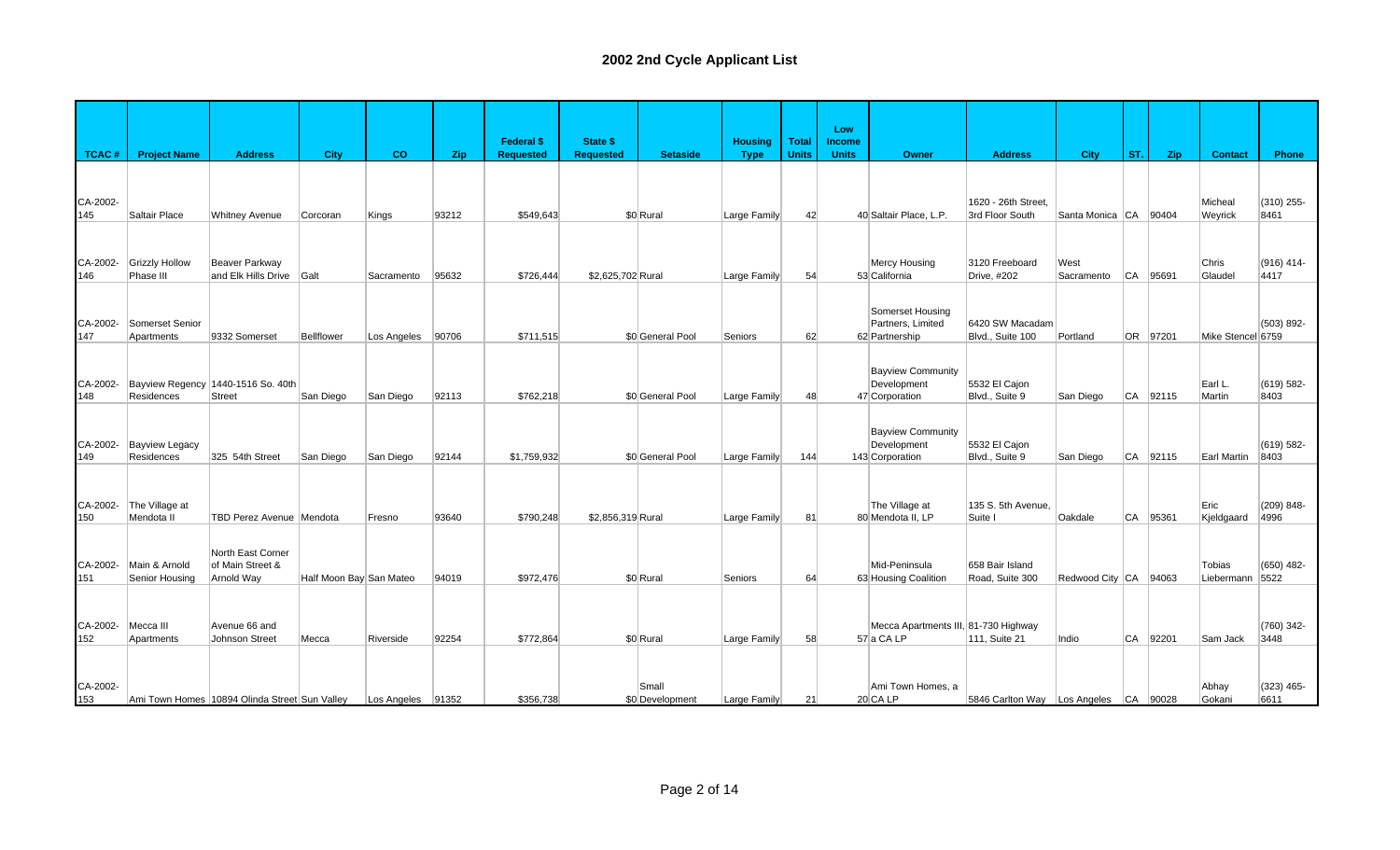|                 |                               |                        |             |                   |       | <b>Federal \$</b> | <b>State \$</b>       |                          | <b>Housing</b> | <b>Total</b> | Low<br><b>Income</b> |                                        |                                  |                          |           |          |                    |                    |
|-----------------|-------------------------------|------------------------|-------------|-------------------|-------|-------------------|-----------------------|--------------------------|----------------|--------------|----------------------|----------------------------------------|----------------------------------|--------------------------|-----------|----------|--------------------|--------------------|
| <b>TCAC#</b>    | <b>Project Name</b>           | <b>Address</b>         | City        | co                | Zip   | <b>Requested</b>  | <b>Requested</b>      | <b>Setaside</b>          | <b>Type</b>    | <b>Units</b> | <b>Units</b>         | <b>Owner</b>                           | <b>Address</b>                   | <b>City</b>              | ST.       | Zip      | <b>Contact</b>     | Phone              |
|                 |                               |                        |             |                   |       |                   |                       |                          |                |              |                      |                                        |                                  |                          |           |          |                    |                    |
| CA-2002-<br>154 | The Village at<br>Victorville | <b>TBD Chalon Road</b> | Victorville | San<br>Bernardino | 92392 | \$855,003         | \$3,090,370 Nonprofit |                          | Large Family   | 81           |                      | The Village at<br>80 Victorville, L.P. | 135 S. 5th Avenue.<br>Suite I    | Oakdale                  | CA        | 95361    | Eric<br>Kjeldgaard | (209) 848-<br>4996 |
|                 |                               |                        |             |                   |       |                   |                       |                          |                |              |                      |                                        |                                  |                          |           |          |                    |                    |
|                 | <b>Kearney Palms</b>          |                        |             |                   |       |                   |                       |                          |                |              |                      |                                        |                                  |                          |           |          |                    |                    |
| CA-2002-        | Senior                        | 14606-1468 West        |             |                   |       | \$545.181         |                       |                          |                |              |                      | <b>Kearney Palms</b>                   | 310 North Westlake Westlake      |                          |           |          | Laura              | (805) 379-<br>8555 |
| 155             | Apartments                    | <b>Kearney Street</b>  | Kerman      | Fresno            | 93630 |                   | \$1,953,581 Rural     |                          | Seniors        | 81           |                      | 80 Senior Apartments                   | Blvd., Suite 250                 | Village                  | CA        | 91362    | Slajchert          |                    |
|                 |                               |                        |             |                   |       |                   |                       |                          |                |              |                      |                                        |                                  |                          |           |          |                    |                    |
| CA-2002-        | <b>Villas Oscar</b>           | Dale Kiler & 7th       |             |                   |       |                   |                       |                          |                |              |                      | Coachella Valley                       | 45-701 Monroe                    |                          |           |          |                    | (760) 347-         |
| 156             | Romero                        | <b>Street</b>          | Mecca       | Riverside         | 92201 | \$404,355         |                       | \$1,244,838 Rural / RHS  | Large Family   | 50           |                      | 49 Housing Coalition                   | Street, Suite G                  | Indio                    | CA        | 92201    | John Mealey 3157   |                    |
|                 |                               |                        |             |                   |       |                   |                       |                          |                |              |                      |                                        |                                  |                          |           |          |                    |                    |
| CA-2002-        | Gateways SRO                  | 444-450 North          |             |                   |       |                   |                       | Nonprofit<br>Homeless    | Special        |              |                      | A Community of                         | 3345 Wilshire Blvd.              |                          |           |          | Genette            | $(213)$ 480-       |
| 157             | Housing                       | <b>Hoover Street</b>   | Los Angeles | Los Angeles       | 90004 | \$267,857         |                       | \$0 Apportionment        | <b>Needs</b>   | 30           |                      | 29 Friends                             | #1000                            | Los Angeles   CA   90010 |           |          | Foster             | 0809               |
|                 |                               |                        |             |                   |       |                   |                       |                          |                |              |                      |                                        |                                  |                          |           |          |                    |                    |
|                 |                               | Southwest corner       |             |                   |       |                   |                       |                          |                |              |                      | Community Housing                      |                                  |                          |           |          |                    |                    |
| CA-2002-<br>158 | Rancho de Soto                | Newport & Cortina      | Orland      |                   | 95963 | \$475,519         |                       | \$0 Rural / RHS          |                |              |                      | Improvement                            | 1001 Willow Street Chico         |                          | CA        | 95928    | Marie              | (530) 891-<br>6931 |
|                 | Apartments                    | <b>Streets</b>         |             | Glenn             |       |                   |                       |                          | Large Family   | 33           |                      | 32 Program Inc.                        |                                  |                          |           |          | Demers             |                    |
|                 |                               |                        |             |                   |       |                   |                       |                          |                |              |                      | Watsonville Vista                      |                                  |                          |           |          |                    |                    |
| CA-2002-        |                               | East Lake Avenue       |             |                   |       |                   |                       |                          |                |              |                      | Montana Associates,                    | 200 California                   |                          |           |          |                    | (650) 322-         |
| 159             | Vista Montana                 | & Wagner Street        | Watsonville | Santa Cruz        |       | \$1,319,363       |                       | \$0 General Pool         | Large Family   | 132          |                      | $130a$ CA LP                           | Street, Suite A                  | Palo Alto                |           | CA 94306 | John Suppes 7069   |                    |
|                 |                               |                        |             |                   |       |                   |                       |                          |                |              |                      |                                        |                                  |                          |           |          |                    |                    |
| CA-2002-        | Valle Del Sol                 | 4701 & 4715            |             |                   |       |                   |                       |                          |                |              |                      | Asociacion<br>Campesina Lazaro         | 42 North Sutter                  |                          |           |          | Carol              | $(209)$ 466-       |
| 160             | Townhomes                     | Farmington Road        | Stockton    | San Joaquin       | 95215 | \$1.084.937       | \$3,921,457 Nonprofit |                          | Large Family   | 76           |                      | 74 Cardenas Inc.                       | Street, 406                      | Stockton                 | CA        | 95202    | Ornelas            | 6811               |
|                 |                               |                        |             |                   |       |                   |                       |                          |                |              |                      |                                        |                                  |                          |           |          |                    |                    |
|                 |                               |                        |             |                   |       |                   |                       |                          |                |              |                      |                                        |                                  |                          |           |          |                    |                    |
| CA-2002-<br>161 | The Village at<br>Hesperia    | TBD 9th Avenue         | Hesperia    | San<br>Bernardino | 92345 | \$1,208,329       | \$4,367,456 Nonprofit |                          | Seniors        | 160          |                      | The Village at<br>158 Hesperia, L.P.   | 135 South 5th<br>Avenue, Suite I | Oakdale                  | CA        | 95361    | Eric<br>Kjeldgaard | (209) 848-<br>4996 |
|                 |                               |                        |             |                   |       |                   |                       |                          |                |              |                      |                                        |                                  |                          |           |          |                    |                    |
|                 |                               |                        |             |                   |       |                   |                       |                          |                |              |                      |                                        |                                  |                          |           |          |                    |                    |
| CA-2002-        | <b>Desert Springs</b>         | Seneca Road and        |             | San               |       |                   |                       |                          |                |              |                      | Alpha III                              | 3151 Willow                      |                          |           |          |                    | (559) 294-         |
| 162             | Apartments                    | El Evado Road          | Victorville | Bernardino        | 92392 | \$2,299,670       |                       | \$8,309,871 General Pool | Large Family   | 203          |                      | 200 Development, Inc.                  | Avenue, Suite 103 Clovis         |                          | <b>CA</b> | 93612    | Tom Davis          | 1157               |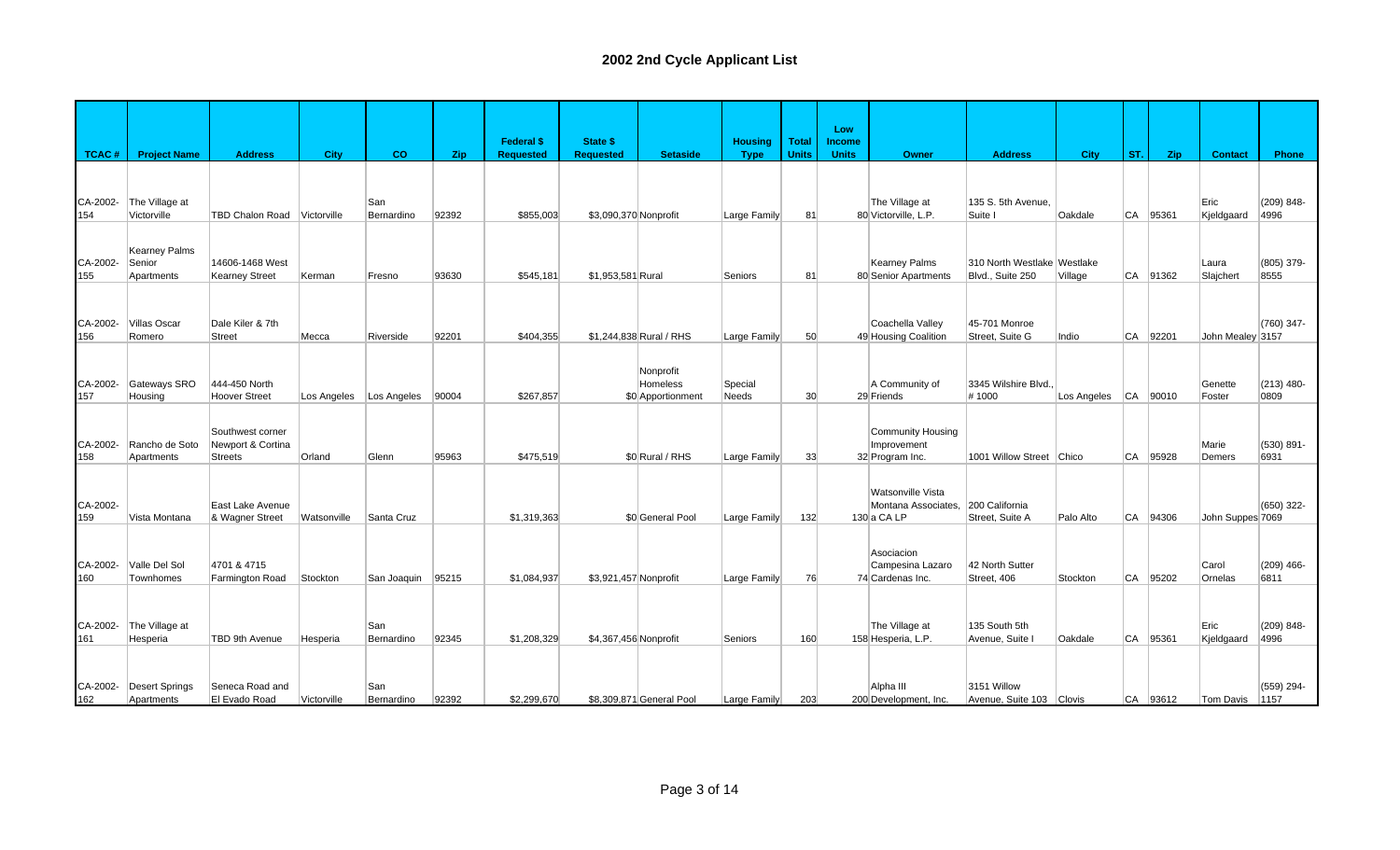|                 |                                     |                                                                          |             |                     |       | <b>Federal \$</b> | <b>State \$</b>       |                          | <b>Housing</b> | <b>Total</b> | Low<br><b>Income</b> |                                                           |                                               |                     |     |          |                    |                       |
|-----------------|-------------------------------------|--------------------------------------------------------------------------|-------------|---------------------|-------|-------------------|-----------------------|--------------------------|----------------|--------------|----------------------|-----------------------------------------------------------|-----------------------------------------------|---------------------|-----|----------|--------------------|-----------------------|
| <b>TCAC#</b>    | <b>Project Name</b>                 | <b>Address</b>                                                           | City        | co                  | Zip   | <b>Requested</b>  | <b>Requested</b>      | <b>Setaside</b>          | <b>Type</b>    | <b>Units</b> | <b>Units</b>         | Owner                                                     | <b>Address</b>                                | <b>City</b>         | ST. | Zip      | <b>Contact</b>     | Phone                 |
| CA-2002-<br>163 | Casa Bella                          | NE corner of<br>Nisqualli and First<br><b>Street</b>                     | Victorville | San<br>Bernardino   | 92392 | \$1,594,870       |                       | \$5,394,997 General Pool | Large Family   | 190          |                      | AMCAL Enterprises,<br>187 Inc.                            | 5743 Corsa<br>Avenue, Suite 208               | Westlake<br>Village | CA  | 91362    | Percival Vaz 0694  | (818) 706-            |
| CA-2002-<br>164 | Portofino Villas                    | NWC of Garey<br>Avenue & Phillips<br>Blvd.                               | Pomona      | Los Angeles         | 91766 | \$1,398,868       |                       | \$0 General Pool         | Seniors        | 174          |                      | 171 AMCAL Enterprises                                     | 5743 Corsa<br>Avenue, Suite 208               | Westlake<br>Village | CA  | 91362    | Percival Vaz 0694  | (818) 706-            |
| CA-2002-<br>165 | Metro Villas                        | 4000 Block of 39th<br><b>Street</b>                                      | San Diego   | San Diego           | 92105 | \$1,885,369       |                       | \$0 Nonprofit            | Large Family   | 120          |                      | City Heights CDC &<br>San Diego Interfaith<br>118 Housing | 2130 Fourth Avenue San Diego                  |                     |     | CA 92101 | Matthew<br>Jumper  | (619) 231-<br>0288    |
| CA-2002-<br>166 | Newman Village                      | Prince Road<br>between Stoneglen<br>Drive & Canyon<br><b>Creek Drive</b> | Newman      | Stanislaus          | 95360 | \$534,626         | \$1,932,386 Rural     |                          | Large Family   | 52           |                      | 51 Self-Help Enterprises 8445 West Elowin                 |                                               | Visalia             | CA  | 93291    | Doug Pingel 1000   | (559) 651-            |
| CA-2002-<br>167 | G & College<br>Family<br>Apartments | 201 & 207 East<br>College Avenue                                         | Lompoc      | Santa Barbara 93436 |       | \$501,675         |                       | \$1,813,285 General Pool | Large Family   | 35           |                      | Housing Authority of<br>the County of Santa<br>34 Barbara | 815 West Ocean<br>Avenue                      | Lompoc              | CA  | 93436    | John<br>Polanskey  | (805) 736-<br>3423    |
| CA-2002-<br>168 | Downtown River<br>Apartments        | 3-39 East<br>Washington Street Petaluma                                  |             | Sonoma              | 94953 | \$1,436,738       |                       | \$0 Nonprofit            | Large Family   | 81           |                      | 80 Eden Housing, Inc.                                     | 409 Jackson Street Hayward                    |                     |     | CA 94544 | Deni<br>Adaniya    | (510) 582-<br>1460    |
| CA-2002-<br>169 | Pico/Gramercy<br>Apartments         | 3201 Pico Blvd.                                                          | Los Angeles | Los Angeles         | 90019 | \$1,243,267       |                       | \$0 General Pool         | Large Family   | 71           |                      | P G Housing<br>70 Partners, L.P.                          | 1516 Pontius<br>Avenue, Suite 202 Los Angeles |                     |     | CA 90025 | <b>Bill Yee</b>    | (310) 575-<br>3543    |
| CA-2002-<br>170 | Elderberry at<br>Bethel             | 5th and Bethel                                                           | Sanger      | Fresno              | 93657 | \$525,636         | \$1,899,890 Nonprofit |                          | Seniors        | 74           |                      | <b>Sanger Seniors</b><br>73 Limited Partnership           | 1331 Fulton Mall                              | Fresno              | CA  | 93721    | Kathleen<br>Paley  | $(559)$ 443-<br>8490  |
| CA-2002-<br>171 | The Village at<br>Tehachapi         | Corner of Mill & H<br><b>Street</b>                                      | Tehachapi   | Kern                | 93561 | \$685,725         | \$2,476,889 Rural     |                          | Large Family   | 79           |                      | The Village at<br>78 Tehacapi, L.P.                       | 135 South 5th<br>Avenue, Suite I              | Oakdale             |     | CA 95361 | Eric<br>Kjeldgaard | $(209) 848 -$<br>4996 |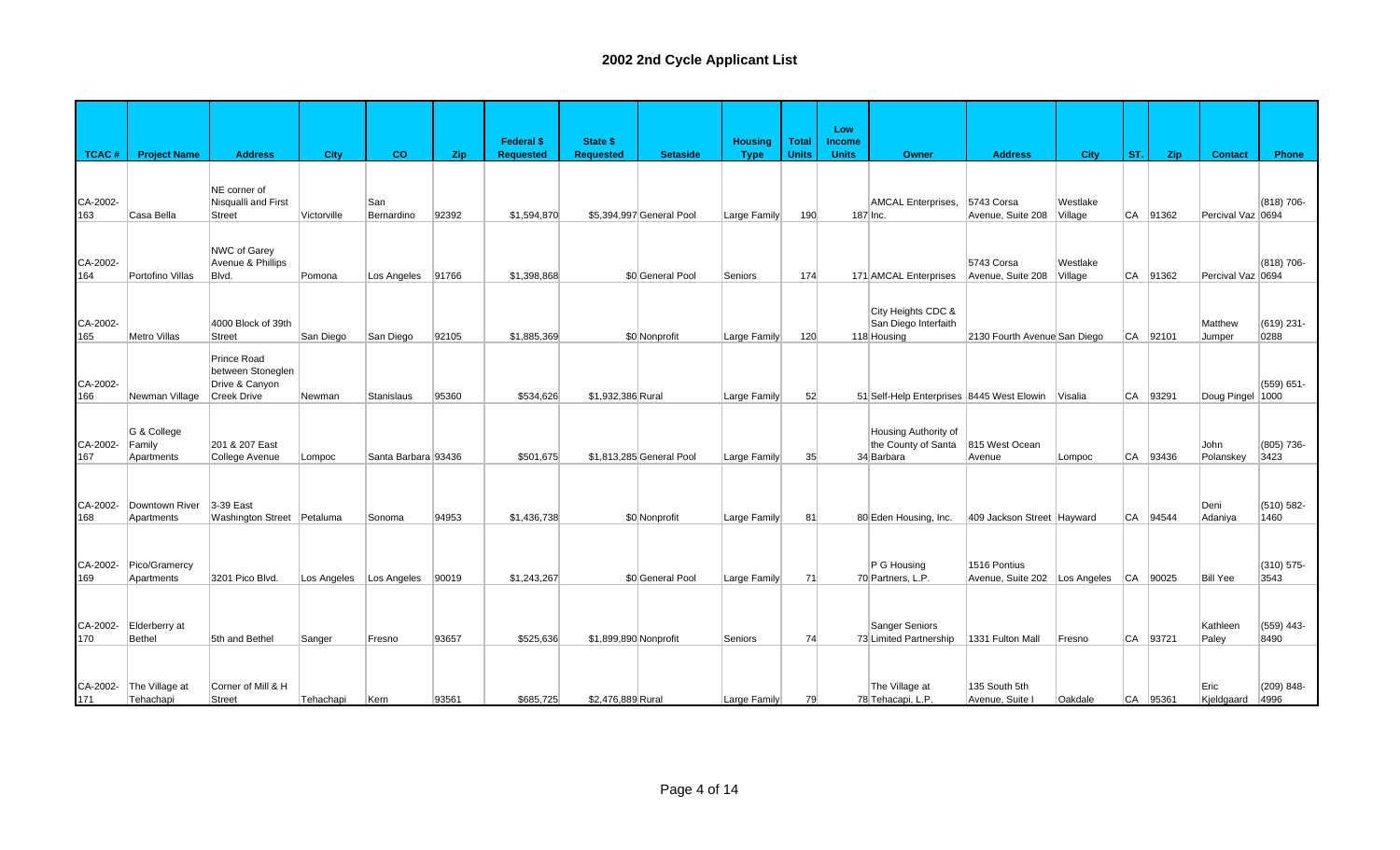|                 |                                                       |                                                                      |                         |                   |       | <b>Federal \$</b> | State \$              |                                                    | <b>Housing</b>   | <b>Total</b> | Low<br><b>Income</b> |                                                |                                      |                          |           |          |                    |                      |
|-----------------|-------------------------------------------------------|----------------------------------------------------------------------|-------------------------|-------------------|-------|-------------------|-----------------------|----------------------------------------------------|------------------|--------------|----------------------|------------------------------------------------|--------------------------------------|--------------------------|-----------|----------|--------------------|----------------------|
| <b>TCAC#</b>    | <b>Project Name</b>                                   | <b>Address</b>                                                       | <b>City</b>             | co                | Zip   | <b>Requested</b>  | <b>Requested</b>      | <b>Setaside</b>                                    | <b>Type</b>      | <b>Units</b> | <b>Units</b>         | Owner                                          | <b>Address</b>                       | <b>City</b>              | ST.       | Zip      | <b>Contact</b>     | Phone                |
| CA-2002-<br>172 | <b>Buckingham</b><br>Place Senior<br>Housing          | 4020 Buckingham<br>Road                                              | Los Angeles             | Los Angeles       | 90008 | \$1,737,770       |                       | \$0 Nonprofit                                      | Seniors          | 180          |                      | 179 Buckingham Place LP Blvd.                  | 854 West Adams                       | Los Angeles              |           | CA 90007 | John Molloy 7437   | $(213) 747 -$        |
| CA-2002-<br>173 | <b>Desert Villas</b><br>Senior<br>Apartments<br>Homes | Yucca Street 630<br>feet north of<br>intersection of<br>Yucca & Main | Barstow                 | San<br>Bernardino | 92311 | \$1,033,158       |                       | \$0 Rural                                          | Seniors          | 100          |                      | Highland Property<br>99 Advisors LLC           | 250 West Colorado<br>Blvd, Suite 210 | Arcadia                  | CA        | 91007    | William Rice 9230  | (626) 294-           |
| CA-2002-<br>174 | <b>Encore Hall</b><br>Apartments                      | 1631 Vine Street                                                     | Los Angeles             | Los Angeles       | 90028 | \$1,454,471       |                       | \$0 General Pool                                   | Seniors          | 102          |                      | <b>Encore Hall Senior</b><br>101 Housing, L.P. | 1401 East 1st<br>Street              | Los Angeles   CA   90033 |           |          | Dalila Sotelo 2885 | (323) 981-           |
| CA-2002-<br>175 | Cypress Ridge                                         | 1815 Meda Avenue Santa Rosa                                          |                         | Sonoma            | 95404 | \$1,971,587       |                       | \$0 Nonprofit                                      | Special<br>Needs | 122          |                      | <b>Burbank Housing</b><br>120 Development Corp | 3432 Mendocino<br>Avenue             | Santa Rosa               | ∣CA       | 95403    | Chaney<br>Delaire  | (707) 526-<br>9782   |
| CA-2002-<br>176 | Lake Terrace<br>Apartments                            | 7055 Old Highway<br>53                                               | Clearlake               | Lake              | 95422 | \$660,968         |                       | \$2,403,520 Rural / RHS                            | Large Family     | 60           |                      | Lake Terrace<br>59 Associates, a CA LP         | 13 12th Avenue<br>South              | Nampa                    | ID        | 83651    | Caleb Roope 0022   | $(208)$ 461-         |
| CA-2002-<br>177 | <b>Wilford Lane</b><br>Village                        | <b>Wilford Lane</b>                                                  | Cotati                  | Sonoma            | 94931 | \$565.564         |                       | \$0 Nonprofit                                      | Special<br>Needs | 36           |                      | <b>Burbank Housing</b><br>35 Development Corp. | 3432 Mendocino<br>Avenue             | Santa Rosa               | <b>CA</b> | 95403    | Carr Kunze         | $(707)$ 526-<br>1020 |
| CA-2002-<br>178 | Casitas del Valle                                     | Corner of Lamos<br>Place and Oporto<br>Drive                         | Moreno Valley Riverside |                   | 92552 | \$558,713         | \$1,650,149 Nonprofit |                                                    | Large Family     | 40           |                      | Coachella Valley<br>39 Housing Coalition       | 45-701 Monroe<br>Street, Suite G     | Indio                    | CA        | 92201    | John F.<br>Mealey  | (760) 347-<br>3157   |
| CA-2002-<br>179 | Western Riverside<br><b>Special Needs</b><br>Housing  | 3990 Reynolds<br>Road                                                | Riverside               | Riverside         | 92503 | \$340,545         | \$1,230,885 Nonprofit |                                                    | Special<br>Needs | 45           |                      | Coachella Valley<br>44 Housing Coalition       | 45-701 Monroe<br>Street              | Indio                    | CA        | 92201    | John F.<br>Mealey  | (760) 347-<br>3157   |
| CA-2002-<br>180 | Tyrol Plaza Senior 891 South State<br>Apartments      | College Blvd.                                                        | Anaheim                 | Orange            | 92806 | \$637,957         |                       | Nonprofit<br>Homeless<br>\$2,272,495 Apportionment | Seniors          | 60           |                      | 59 Tyrol Plaza, L.P.                           | 891 South State<br>College Blvd.     | Anaheim                  |           | CA 92806 | Karen Taylor 0809  | $(213)$ 480-         |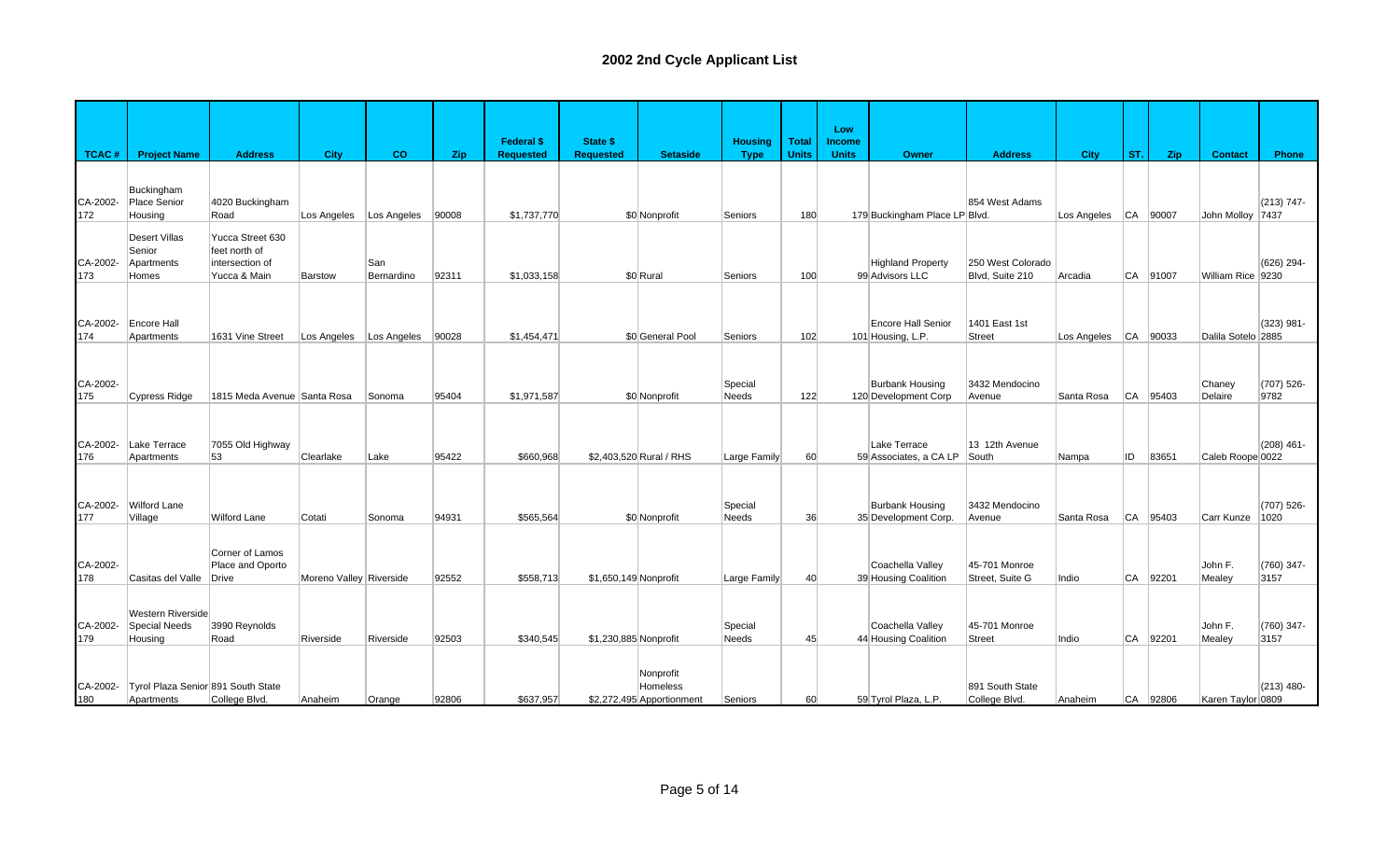|                 |                                     |                                     |                      |                                   |       |                                       |                                     |                                            |                               |                              | Low                           |                                                    |                                     |                        |     |          |                              |                       |
|-----------------|-------------------------------------|-------------------------------------|----------------------|-----------------------------------|-------|---------------------------------------|-------------------------------------|--------------------------------------------|-------------------------------|------------------------------|-------------------------------|----------------------------------------------------|-------------------------------------|------------------------|-----|----------|------------------------------|-----------------------|
| <b>TCAC#</b>    | <b>Project Name</b>                 | <b>Address</b>                      | <b>City</b>          | CO.                               | Zip.  | <b>Federal \$</b><br><b>Requested</b> | <b>State \$</b><br><b>Requested</b> | <b>Setaside</b>                            | <b>Housing</b><br><b>Type</b> | <b>Total</b><br><b>Units</b> | <b>Income</b><br><b>Units</b> | <b>Owner</b>                                       | <b>Address</b>                      | <b>City</b>            | ST. | Zip.     | <b>Contact</b>               | Phone                 |
| CA-2002-<br>181 | <b>Barbizon Hotel</b><br>Apartments | 1927-1931 West 6th<br><b>Street</b> | Los Angeles          | Los Angeles                       | 90057 | \$606,166                             |                                     | \$0 Nonprofit                              | Large Family                  | 55                           |                               | <b>Barbizon Hotel</b><br>54 Apartments, L.P.       | 3345 Wilshire Blvd.<br>Suite 1203   | Los Angeles CA 90010   |     |          | Allen Gross 1435             | $(213)$ 386-          |
| CA-2002-<br>182 | Lakeside<br>Apartments              | 199 Lakeside<br>Avenue              | Pacifica             | San Mateo                         | 94044 | \$181,189                             |                                     | Small<br>\$0 Development                   | Large Family                  | 10 <sup>1</sup>              |                               | National Church<br>10 Residences                   | 2335 North Bank<br>Drive            | Columbus               |     | OH 43220 | John Stock 3541              | $(614)$ 273-          |
| CA-2002-<br>183 | 9th & F Street<br>Apartments        | 827 F Street                        | San Diego            | San Diego                         | 92101 | \$355,078                             |                                     | \$0 Nonprofit                              | Special<br><b>Needs</b>       | 24                           |                               | 23 Catholic Charities                              | 349 Cedar Street                    | San Diego              |     | CA 92101 | Sister<br>RayMonda<br>DuVall | (619) 231-<br>2828    |
| CA-2002-<br>184 | Courtland Senior<br>Apartments      | 1524 East Grand<br>Avenue           | Arroyo Grande Obispo | San Luis                          | 93421 | \$1,219,766                           |                                     | \$0 General Pool                           | Seniors                       | 108                          |                               | Courtland-Arroyo<br>107 Grande, L.P.               | 2600 Michelson<br>Drive, Suite 1050 | Irvine                 | CA  | 92612    | Thomas<br>Willard            | $(949)$ 440-<br>8277  |
| CA-2002-<br>185 | Villa Cesar<br>Chavez               | 381 East Hueneme<br>Road            | Oxnard               | Ventura                           | 93033 | \$874,699                             |                                     | \$3,161,561 Rural / RHS                    | Large Family                  | 52                           |                               | Cabrillo Economic<br>Development<br>51 Corporation | 11011 Azahar<br>Street              | Saticoy                |     | CA 93004 | Karen Flock 3791             | (805) 659-            |
| CA-2002-<br>186 | <b>Outback Senior</b><br>Homes      | 2517 Sacramento<br><b>Street</b>    | Berkeley             | Alameda                           | 94702 | \$550.696                             |                                     | Nonprofit<br>Homeless<br>\$0 Apportionment | Seniors                       | 40                           |                               | Affordable Housing<br>39 Associates                | 1250 Addison<br>Street, Suite G     | Berkeley               |     | CA 94702 | Kevin Zwick 8500             | (510) 649-            |
| CA-2002-<br>187 | Vaughn Street<br>Apartments         | 12860 Vaughn<br><b>Street</b>       | Pacoima              | Los Angeles 91342                 |       | \$1.167.196                           |                                     | \$0 General Pool                           | Large Family                  | 53                           |                               | Vaughn Street<br>52 Apartments, L.P.               | 3255 Wilshire Blvd.<br>Suite 815    | Los Angeles CA 90010   |     |          | JoAnne<br>Yokota             | $(213) 736 -$<br>5850 |
| CA-2002-<br>188 | DeAnza Gardens                      | Medanos Avenue at<br>Alves Lane     | <b>Bay Point</b>     | Contra Costa 94565                |       | \$3,267,143                           |                                     | \$0 General Pool                           | Large Family                  | 180                          |                               | DeAnza Gardens.<br>179 L.P.                        | 3133 Estudillo<br>Street            | Martinez               | CA  | 94553    | Lawrence<br>Cardoza          | (925) 372-<br>8644    |
| CA-2002-<br>189 | Dudley<br>Apartments                | 172 6th Street                      |                      | San Francisco San Francisco 94103 |       | \$499.146                             |                                     | Nonprofit<br>Homeless<br>\$0 Apportionment | Special<br><b>Needs</b>       | 75                           |                               | <b>Mercy Housing</b><br>74 California              | 1028 A Howard<br><b>Street</b>      | San Francisco CA 94705 |     |          | Randi<br>Gerson              | $(415) 553-$<br>6394  |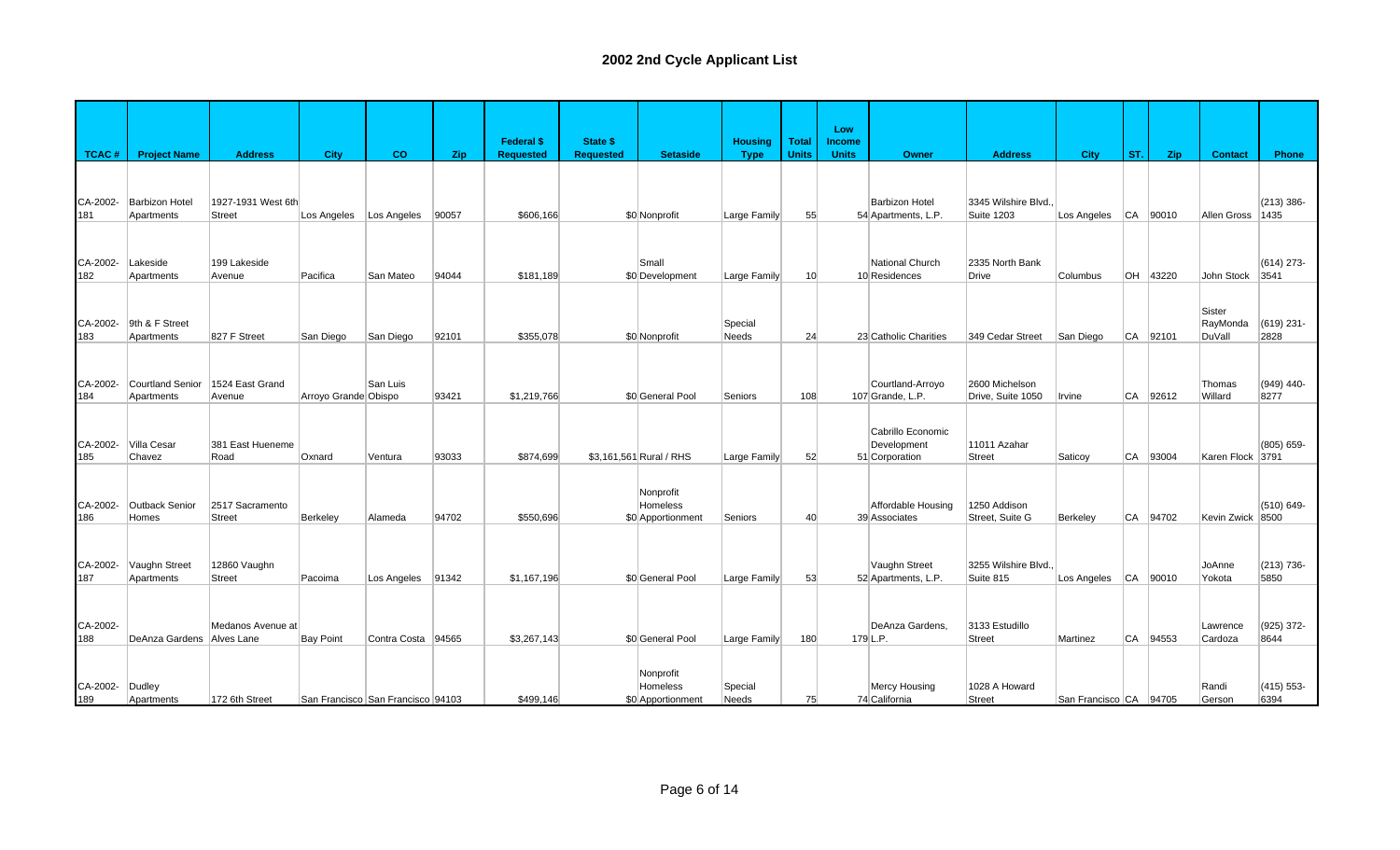|                 |                                                         |                                                                                    |                           |                   |       | <b>Federal \$</b> | <b>State \$</b>       |                                                    | <b>Housing</b>          | Total        | Low<br>Income |                                                       |                                                |                          |           |              |                    |                       |
|-----------------|---------------------------------------------------------|------------------------------------------------------------------------------------|---------------------------|-------------------|-------|-------------------|-----------------------|----------------------------------------------------|-------------------------|--------------|---------------|-------------------------------------------------------|------------------------------------------------|--------------------------|-----------|--------------|--------------------|-----------------------|
| TCAC#           | <b>Project Name</b>                                     | <b>Address</b>                                                                     | City                      | CO                | Zip   | <b>Requested</b>  | <b>Requested</b>      | <b>Setaside</b>                                    | <b>Type</b>             | <b>Units</b> | <b>Units</b>  | Owner                                                 | <b>Address</b>                                 | <b>City</b>              | ST.       | Zip          | <b>Contact</b>     | Phone                 |
| CA-2002-<br>190 | Fontana II Senior<br>Apartments                         | NE corner of Ceres<br>Avenue & Sierra<br>Avenue                                    | Fontana                   | San<br>Bernardino | 92335 | \$890,094         |                       | \$3,217,208 General Pool                           | Seniors                 | 93           |               | Fontana II Housing<br>92 Partners, L.P.               | 18201 Von Karman<br>Avenue, Suite 400   Irvine |                          |           | CA 92612     | William<br>Witte   | $(949) 660 -$<br>7272 |
| CA-2002-<br>191 | Glenneyre<br>Apartments                                 | 450 Glenneyre<br><b>Street</b>                                                     | Laguna Beach Orange       |                   | 92651 | \$252.664         |                       | \$913.244 General Pool                             | <b>SRO</b>              | 27           |               | Laguna Housing<br>26 Partners, L.P.                   | 18201 Von Karman<br>Avenue, Suite 400   Irvine |                          |           | CA 92612     | William<br>Witte   | $(949) 660 -$<br>7272 |
| CA-2002-<br>192 | Mountain View<br><b>Efficiency Studio</b><br>Apartments | San Antonio Circle<br>between San<br>Antonio Road &<br>California Avenue           | Mountain View Santa Clara |                   | 94040 | \$1,423,407       |                       | \$0 Nonprofit                                      | <b>SRO</b>              | 120          |               | <b>Charities Housing</b><br>118 Development Corp.     | 195 East San<br>Fernando Street                | San Jose                 |           | $ CA $ 95112 | Kathy<br>Robinson  | $(408)$ 282-<br>1138  |
| CA-2002-<br>193 | Coyote Run II                                           | NW corner of North<br>Sunrise Way & San<br><b>Rafael Drive</b>                     | Palm Springs Riverside    |                   | 92262 | \$845,039         | \$3,054,357 Nonprofit |                                                    | Large Family            | 66           |               | Sunset Hacienda<br>65 Partners                        | 45701 Monroe<br>Street, Suite G                | Indio                    | <b>CA</b> | 92201        | Shelley<br>Snider  | (760) 347-<br>3157    |
| CA-2002-<br>194 | Las Brisas<br>Community<br>Housing                      | 958-999 E. Nevada<br>Street, 958-999 E.<br>25th Place & 958-<br>999 E. 25th Street | Signal Hill               | Los Angeles       | 90806 | \$1,352,662       |                       | \$0 Nonprofit                                      | Special<br><b>Needs</b> | 92           |               | Las Brisas<br>Community Housing<br>$90$ <sub>LP</sub> | 315 West 9th<br>Street, Suite 410              | Los Angeles              |           | $ CA $ 90015 | Robin<br>Hughes    | $(213) 629 -$<br>2702 |
| CA-2002-<br>195 | University<br>Neighborhood<br>Apartments                | 1719-1725<br><b>University Avenue</b>                                              | Berkeley                  | Alameda           | 94703 | \$493.512         |                       | Nonprofit<br>Homeless<br>\$0 Apportionment         | Special<br><b>Needs</b> | 27           |               | 26 UNA Associates. LP                                 | 1250 Addison<br>Street. Suite G                | Berkeley                 |           | CA 94702     | Kevin Zwick 8500   | (510) 649-            |
| CA-2002-<br>196 | <b>New Terminal</b><br>Hotel                            | 901 East 7th Street Los Angeles Los Angeles                                        |                           |                   | 90013 | \$333.314         |                       | Nonprofit<br>Homeless<br>\$1,204,750 Apportionment | <b>SRO</b>              | 42           |               | Single Room<br>Occupancy Housing<br>41 Corp           | 354 South Spring<br>Street, Suite 400          | Los Angeles   CA   90013 |           |              | Vera<br>Fleischman | $(213)$ 229-<br>9640  |
| CA-2002-<br>197 | Benicia Point                                           | 91 Riverview<br>Terrace                                                            | Benicia                   | Solano            | 94510 | \$904,168         |                       | \$0 Nonprofit                                      | Large Family            | 56           |               | Solano Affordable<br>55 Housing Foundation            | 2750 North Texas<br>Street, Suite 330          | Fairfield                |           | $ CA $ 94533 | Dennis<br>McCray   | (707) 422-<br>5919    |
| CA-2002-<br>198 | La Mesa Senior<br>Housing                               | 7808 El Cajon Blvd. La Mesa                                                        |                           | San Diego         | 91941 | \$752,183         |                       | \$0 General Pool                                   | Seniors                 | 59           |               | La Mesa Seniors 59.<br>58 L.P.                        | 8799 Balboa<br>Avenue                          | San Diego                |           | CA 92123     | Robert Ito         | $(85)829-$<br>2333    |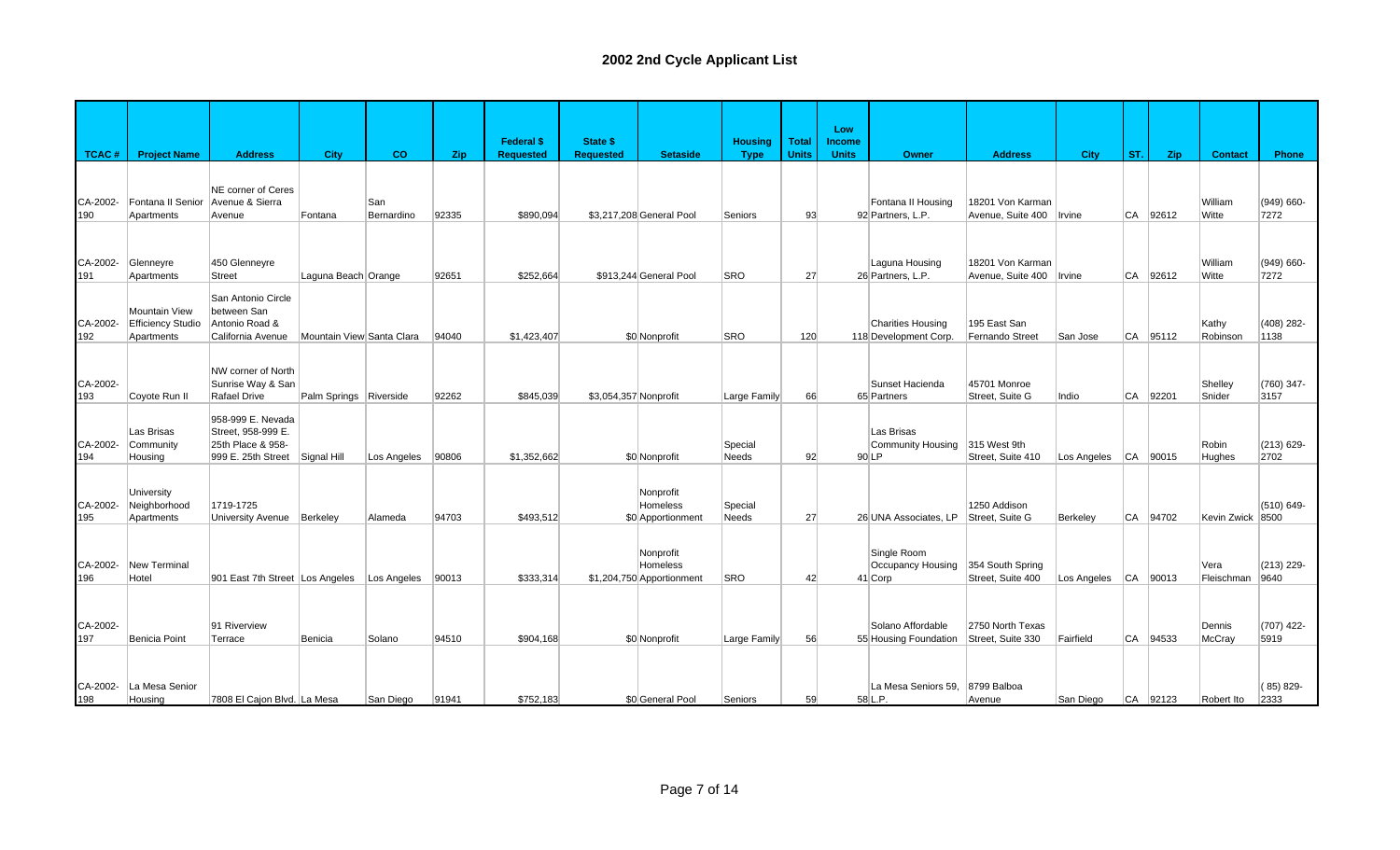|                 |                                 |                                     |                          |                                   |                | <b>Federal \$</b> | State \$          |                          | <b>Housing</b> | <b>Total</b> | Low<br><b>Income</b> |                                                                  |                          |                        |           |                |                   |                       |
|-----------------|---------------------------------|-------------------------------------|--------------------------|-----------------------------------|----------------|-------------------|-------------------|--------------------------|----------------|--------------|----------------------|------------------------------------------------------------------|--------------------------|------------------------|-----------|----------------|-------------------|-----------------------|
| TCAC#           | <b>Project Name</b>             | <b>Address</b>                      | City                     | co                                | Zip            | <b>Requested</b>  | <b>Requested</b>  | <b>Setaside</b>          | <b>Type</b>    | <b>Units</b> | <b>Units</b>         | <b>Owner</b>                                                     | <b>Address</b>           | <b>City</b>            | ST.       | Zip            | <b>Contact</b>    | Phone                 |
|                 |                                 |                                     |                          |                                   |                |                   |                   |                          |                |              |                      |                                                                  |                          |                        |           |                |                   |                       |
| CA-2002-        | Meta Street                     | 549 South Meta                      |                          |                                   |                |                   |                   |                          |                |              |                      | Cabrillo Economic                                                | 11011 Azahar             |                        |           |                | Jesse             | (805) 659-            |
| 199             | Apartments                      | <b>Street</b>                       | Oxnard                   | Ventura                           | 93033          | \$374,970         |                   | \$1,355,312 Rural / RHS  | Large Family   | 24           |                      | 23 Development Corp                                              | Street                   | Saticoy                | CA        | 93004          | Ornelas           | 3791                  |
|                 |                                 |                                     |                          |                                   |                |                   |                   |                          |                |              |                      |                                                                  |                          |                        |           |                |                   |                       |
| CA-2002-        | Jeffrey-Lynne<br>Perimeter      | Lynne Avenue and                    |                          |                                   |                |                   |                   |                          |                |              |                      | Anaheim<br>Revitalization II                                     | 18201 Von Karman         |                        |           |                | William A.        | $(949) 660 -$         |
| 200             | Revitalization                  | Hampstead Street                    | Anaheim                  | Orange                            | 92802          | \$1,375,106       |                   | \$4,447,128 General Pool | Large Family   | 140          |                      | 139 Partners, L.P.                                               | Avenue, Suite 400        | Irvine                 | CA        | 92612          | Witte             | 7272                  |
|                 |                                 |                                     |                          |                                   |                |                   |                   |                          |                |              |                      |                                                                  |                          |                        |           |                |                   |                       |
| CA-2002-        | The Meadows                     |                                     |                          |                                   |                |                   |                   |                          |                |              |                      | Fortuna Meadows                                                  |                          |                        |           |                |                   | $(208)$ 461-          |
| 201             | Senior Village                  | David Way                           | Fortuna                  | Humboldt                          | 95540          | \$298,448         | \$1,078,730 Rural |                          | Seniors        | 40           |                      | 39 Associates, a CA LP 5251 Ericson Way                          |                          | Arcata                 | <b>CA</b> | 95521          | Caleb Roope 0022  |                       |
|                 |                                 |                                     |                          |                                   |                |                   |                   |                          |                |              |                      |                                                                  |                          |                        |           |                |                   |                       |
| CA-2002-        |                                 |                                     |                          |                                   |                |                   |                   |                          |                |              |                      | Redway Humboldt                                                  |                          |                        |           |                |                   | $(208)$ 461-          |
| 202             | Redwood Village 56 Orchard Lane |                                     | Redway                   | Humboldt                          | 95560          | \$253,918         | \$917,780 Rural   |                          | Large Family   | 20           |                      | 19 Associates, a CA LP 5251 Ericson Way                          |                          | Arcata                 | CA        | 95521          | Caleb Roope 0022  |                       |
|                 |                                 |                                     |                          |                                   |                |                   |                   |                          |                |              |                      |                                                                  |                          |                        |           |                |                   |                       |
|                 |                                 | Second Street (300                  |                          |                                   |                |                   |                   |                          |                |              |                      |                                                                  | 446 S. Anaheim           |                        |           |                |                   |                       |
| CA-2002-<br>203 | Valle Verde<br>Apartments       | feet south of Park<br>Blvd.)        | Orange Cove Fresno       |                                   | 93646-<br>2402 | \$1,082,562       |                   | \$0 Rural                | Large Family   | 73           |                      | Valley Verde of<br>72 Orange Cove, L.P.                          | Hills Road, Suite<br>105 | Anaheim Hills CA       |           | 92807-<br>4241 | James<br>Shaner   | $(714)$ 974-<br>0128  |
|                 |                                 |                                     |                          |                                   |                |                   |                   |                          |                |              |                      |                                                                  |                          |                        |           |                |                   |                       |
|                 |                                 |                                     |                          |                                   |                |                   |                   |                          |                |              |                      |                                                                  |                          |                        |           |                |                   |                       |
| CA-2002-<br>204 | 421 Turk Street<br>Apartments   | 421 Turk Street                     |                          | San Francisco San Francisco 94102 |                | \$555.485         |                   | \$0 Nonprofit            | Large Family   | 29           |                      | 28 ASIAN. Inc.                                                   | 1670 Pine Street         | San Franicsco CA 94109 |           |                | Michael<br>Chan   | $(415)$ 928-<br>5910  |
|                 |                                 | 650 Jewell Avenue                   |                          |                                   |                |                   |                   |                          |                |              |                      |                                                                  |                          |                        |           |                |                   |                       |
|                 | Pacific Grove                   | & Chase Park at the                 |                          |                                   |                |                   |                   |                          |                |              |                      |                                                                  |                          |                        |           |                |                   |                       |
| CA-2002-<br>205 | Senior Housing<br>Project       | corner of Jewell and<br>17th Street | Pacific Grove   Monterey |                                   | 93950          | \$649.910         |                   | \$0 Nonprofit            | Seniors        | 49           |                      | South County<br>48 Housing Corporation 7455 Carmel Street Gilroy |                          |                        | <b>CA</b> | 95020          | Jan<br>Lindenthal | $(408) 842 -$<br>9181 |
|                 |                                 |                                     |                          |                                   |                |                   |                   |                          |                |              |                      |                                                                  |                          |                        |           |                |                   |                       |
|                 |                                 |                                     |                          |                                   |                |                   |                   |                          |                |              |                      |                                                                  |                          |                        |           |                |                   |                       |
| CA-2002-<br>206 | Garden Springs<br>Apartments    | 3130 N. Indian<br>Canyon Drive      | Palm Springs Riverside   |                                   | 92262          | \$657,750         |                   | \$2,377,410 General Pool | Large Family   | 60           |                      | Garden Springs<br>59 Apartments, a CA LP Drive, Suite 102        | 1010 Racquet Club        | Auburn                 | CA        | 95603          | Cameo<br>Townzen  | (530) 823-<br>5206    |
|                 |                                 |                                     |                          |                                   |                |                   |                   |                          |                |              |                      |                                                                  |                          |                        |           |                |                   |                       |
|                 |                                 |                                     |                          |                                   |                |                   |                   |                          |                |              |                      |                                                                  |                          |                        |           |                |                   |                       |
| CA-2002-<br>207 | Jasmine Square                  | 16505 North Church<br>Street        | Morgan Hill              | Santa Clara                       | 95037          | \$1,242,975       |                   | \$0 Nonprofit            | Large Family   | 72           |                      | South County<br>71 Housing Corporation 7455 Carmel Street Gilroy |                          |                        | CA        | 95020          | Karen<br>Saunders | $(408) 842 -$<br>9181 |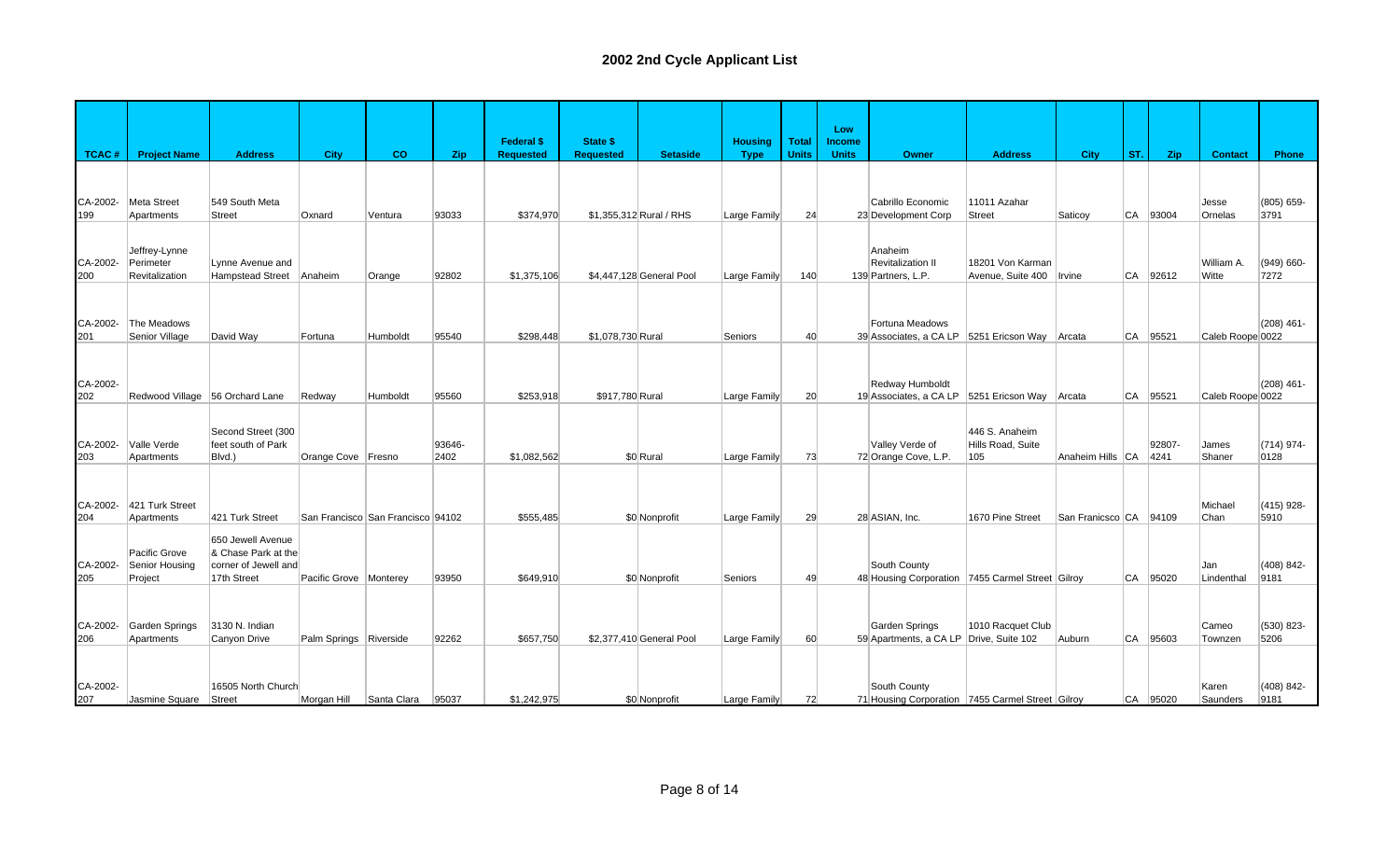|                 |                                               |                                                        |                               |                   |                | <b>Federal \$</b> | <b>State \$</b>       |                  | <b>Housing</b> | <b>Total</b> | Low<br>Income |                                                               |                                                  |                          |           |                |                     |                       |
|-----------------|-----------------------------------------------|--------------------------------------------------------|-------------------------------|-------------------|----------------|-------------------|-----------------------|------------------|----------------|--------------|---------------|---------------------------------------------------------------|--------------------------------------------------|--------------------------|-----------|----------------|---------------------|-----------------------|
| <b>TCAC#</b>    | <b>Project Name</b>                           | <b>Address</b>                                         | <b>City</b>                   | CO                | Zip            | <b>Requested</b>  | <b>Requested</b>      | <b>Setaside</b>  | <b>Type</b>    | <b>Units</b> | <b>Units</b>  | Owner                                                         | <b>Address</b>                                   | <b>City</b>              | ST.       | Zip            | <b>Contact</b>      | Phone                 |
|                 |                                               | <b>Bartlett Avenue</b>                                 |                               |                   |                |                   |                       |                  |                |              |               |                                                               | 446 S. Anaheim                                   |                          |           |                |                     |                       |
| CA-2002-<br>208 | Palm Gardens<br>Apartments                    | (120 feet west of<br>Bellflower St.)                   | Adelanto                      | San<br>Bernardino | 92301-<br>2031 | \$1,249,325       |                       | \$0 Rural        | Large Family   | 81           |               | Adelanto Palm<br>80 Gardens, L.P.                             | Hills Road, Suite<br>105                         | Anaheim Hills   CA       |           | 92807-<br>4241 | James<br>Shaner     | (714) 974-<br>0128    |
| CA-2002-        |                                               |                                                        |                               |                   |                |                   |                       |                  | Special        |              |               | Neighborhood<br>Empowerment &<br>Economic                     | 14310 Valley Vista                               | Sherman                  |           |                | Richard             | (818) 380-            |
| 209             | Cohasset Manor 20422 Cohassat                 |                                                        | North Hills                   | Los Angeles       | 91306          | \$476,351         |                       | \$0 Nonprofit    | Needs          | 32           |               | 32 Development                                                | Blvd.                                            | Oaks                     | CA        | 91423          | Montes              | 0122                  |
| CA-2002-<br>210 | <b>Foothill Family</b><br>Housing             | 12054 & 12066<br>Foothill Blvd.                        | Pacoima                       | Los Angeles       | 91342          | \$1,486,190       |                       | \$0 General Pool | Large Family   | 78           |               | 77 Foothill Housing, L.P. Blvd.                               | 3117 W. Olympic                                  | Los Angeles              |           | CA 90006       | Michael Kim 1400    | $(213)$ 381-          |
|                 |                                               |                                                        |                               |                   |                |                   |                       |                  |                |              |               |                                                               |                                                  |                          |           |                |                     |                       |
| CA-2002-<br>211 | Lemon Hill<br>Townhomes                       | 6000 Lemon Hill<br>Avenue                              | Sacramento                    | Sacramento        | 95824          | \$1,069,328       | \$3,865,041 Nonprofit |                  | Large Family   | 76           |               | Sacramento Mutual<br>75 Housing Association 3451 Fifth Avenue |                                                  | Sacramento               | <b>CA</b> | 95817          | Laura Kobler 8400   | (916) 453-            |
|                 |                                               |                                                        |                               |                   |                |                   |                       |                  |                |              |               |                                                               |                                                  |                          |           |                |                     |                       |
| CA-2002-<br>212 | Rosedale Way<br>Apartments                    | 338 Sherwood Way Madera                                |                               | Madera            | 93637          | \$608,642         | \$2,199,080 Rural     |                  | Large Family   | 81           |               | Rosedale Seniors<br>80 Housing, L.P.                          | 5228 E. Pine. Suite<br>A                         | Fresno                   | CA        | 93727          | Brad Koach          | (559) 454-<br>8993    |
|                 |                                               |                                                        |                               |                   |                |                   |                       |                  |                |              |               |                                                               |                                                  |                          |           |                |                     |                       |
| CA-2002-<br>213 | Point Reyes<br>Affordable Homes 857 Mesa Road |                                                        | Point Reyes<br><b>Station</b> | Marin             | 94956          | \$408.726         |                       | \$0 Rural        | Large Family   | 27           |               | 26 EAH. Inc.                                                  | 2169 E. Francisco<br>Blvd., Suite B              | San Rafael               | CA        | 94901          | Lamar<br>Turner     | $(415)$ 258-<br>1800  |
| CA-2002-<br>214 | Avian Glen<br>Apartments                      | 200 Avian Drive                                        | Vallejo                       | Solano            | 94590          | \$1,287,584       |                       | \$0 General Pool | Large Family   | 87           |               | Vallejo Family<br>Housing Partners,<br>85 L.P.                | 200 E. Washington<br>Avenue, Suite 208 Escondido |                          | CA        | 92025          | James<br>Silverwood | (760) 738-<br>8401    |
| CA-2002-        |                                               | North side of<br>Springville Ave.,<br>850 feet west of |                               |                   |                |                   |                       |                  |                |              |               |                                                               | 5400 E. Olympic                                  |                          |           |                |                     | (323) 721-            |
| 215             | Park View Village Jaye St.                    |                                                        | Porterville                   | Tulare            | 93257          | \$974,966         |                       | \$0 Rural        | Large Family   | 81           |               | 80 TELACU Homes, Inc. Blvd., Suite 300                        |                                                  | Los Angeles   CA   90022 |           |                | John Clem           | 1655                  |
| CA-2002-<br>216 | Kawana Springs<br>Senior<br>Apartments        | 500 Kawana<br>Springs Road                             | Santa Rosa Sonoma             |                   | 95404          | \$1,027,144       |                       | \$0 General Pool | Seniors        | 92           |               | 91 TELACU Homes, Inc. Blvd., Suite 300                        | 5400 E. Olympic                                  | Los Angeles CA 90022     |           |                | John Clem           | $(323) 721 -$<br>1655 |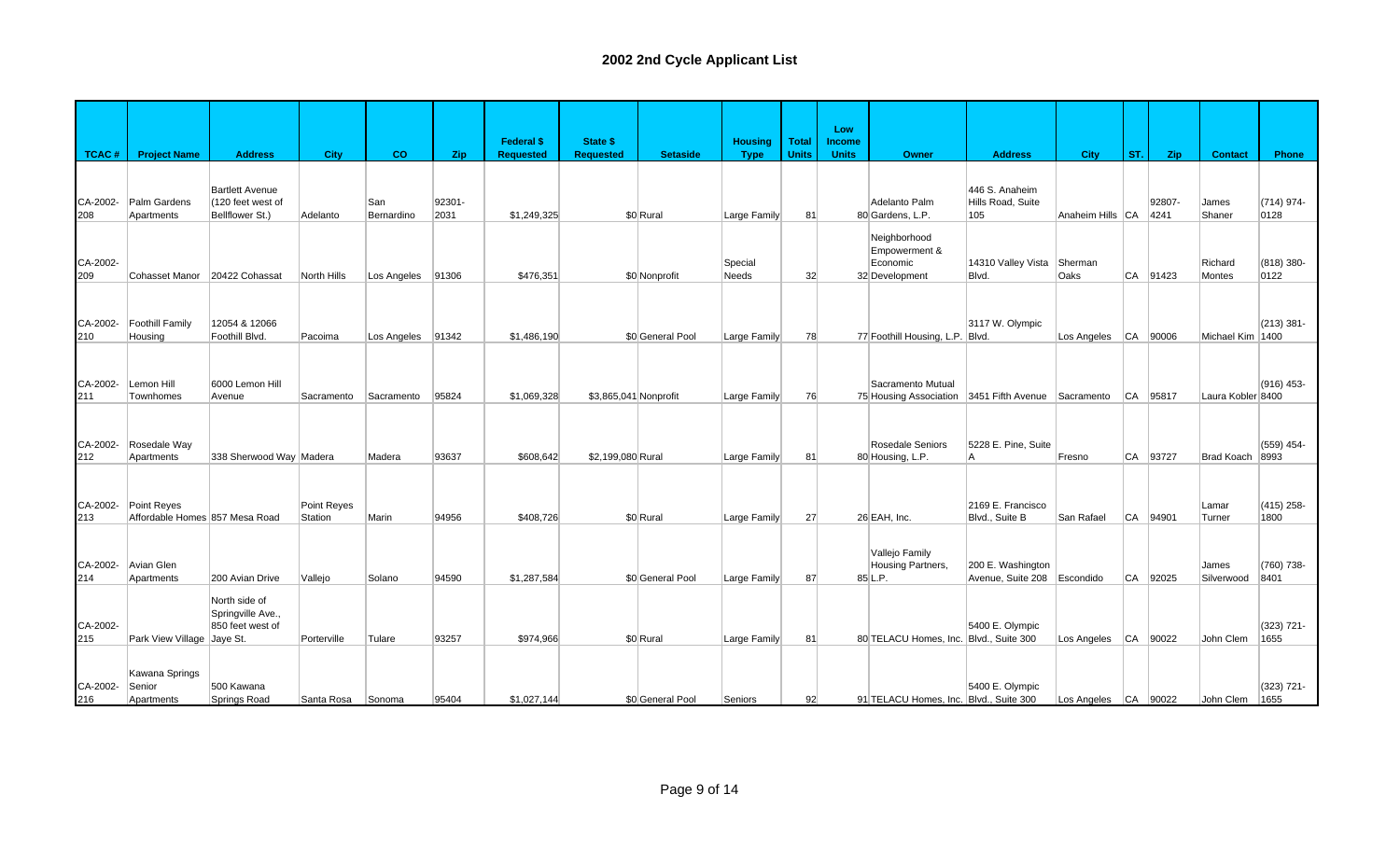| <b>TCAC#</b>    | <b>Project Name</b>                 | <b>Address</b>                           | City               | co         | Zip            | <b>Federal \$</b><br><b>Requested</b> | State \$<br><b>Requested</b> | <b>Setaside</b>  | <b>Housing</b><br><b>Type</b> | <b>Total</b><br><b>Units</b> | Low<br><b>Income</b><br><b>Units</b> | Owner                                              | <b>Address</b>            | <b>City</b>              | ST.       | Zip      | <b>Contact</b>    | Phone              |
|-----------------|-------------------------------------|------------------------------------------|--------------------|------------|----------------|---------------------------------------|------------------------------|------------------|-------------------------------|------------------------------|--------------------------------------|----------------------------------------------------|---------------------------|--------------------------|-----------|----------|-------------------|--------------------|
|                 |                                     |                                          |                    |            |                |                                       |                              |                  |                               |                              |                                      |                                                    |                           |                          |           |          |                   |                    |
|                 |                                     |                                          |                    |            |                |                                       |                              |                  |                               |                              |                                      |                                                    |                           |                          |           |          |                   |                    |
| CA-2002-        | Park View                           | Central Ave. and                         |                    |            |                |                                       |                              |                  | Special                       |                              |                                      | Fillmore Park View,                                | 3128 Willow               |                          |           |          | Chuck             | (559) 292-         |
| 217             | Apartments                          | Main Street                              | Fillmore           | Ventura    | 93015          | \$474,983                             | \$1,716,810 Rural            |                  | Needs                         | 50                           |                                      | 48 L.P.                                            | Avenue, Suite 101 Clovis  |                          | CA        | 93612    | Treatch           | 9212               |
|                 |                                     |                                          |                    |            |                |                                       |                              |                  |                               |                              |                                      |                                                    |                           |                          |           |          |                   |                    |
|                 |                                     |                                          |                    |            |                |                                       |                              |                  |                               |                              |                                      |                                                    |                           |                          |           |          |                   |                    |
| CA-2002-        | Silver Bend                         | South side of Silver                     |                    |            |                |                                       |                              |                  |                               |                              |                                      | North Auburn Silver                                | 3128 Willow               |                          |           |          | Chuck             | (559) 292-         |
| 218             | Apartments                          | Bend Way                                 | Auburn             | Placer     | 95603          | \$739,943                             | \$2,674,492 Rural            |                  | Large Family                  | 72                           |                                      | 65 Bend, L.P.                                      | Avenue, Suite 101 Clovis  |                          | CA        | 93612    | Treatch           | 9212               |
|                 |                                     |                                          |                    |            |                |                                       |                              |                  |                               |                              |                                      |                                                    |                           |                          |           |          |                   |                    |
|                 |                                     |                                          |                    |            |                |                                       |                              |                  |                               |                              |                                      | Foundation for                                     |                           |                          |           |          |                   |                    |
| CA-2002-<br>219 | <b>Wyoming Senior</b><br>Apartmetns | 7541 Wyoming<br><b>Street</b>            | Westminster        | Orange     | 92683-<br>3922 | \$328,241                             |                              | \$0 General Pool | Seniors                       | 22                           |                                      | Affordable Housing II, 2600 Michelson<br>$21$ Inc. | Drive, Suite 1050         | Irvine                   | CA        | 92612    | Thomas<br>Willard | (949) 440-<br>8277 |
|                 |                                     |                                          |                    |            |                |                                       |                              |                  |                               |                              |                                      |                                                    |                           |                          |           |          |                   |                    |
|                 |                                     |                                          |                    |            |                |                                       |                              |                  |                               |                              |                                      |                                                    |                           |                          |           |          |                   |                    |
| CA-2002-        | Pinewood                            | North West corner<br>of Bellflower and   |                    | San        |                |                                       |                              |                  |                               |                              |                                      |                                                    | 5400 E. Olympic           |                          |           |          |                   | (323) 721-         |
| 220             | Apartments                          | Bartlett                                 | Adelanto           | Bernardino | 92301          | \$1,180,671                           |                              | \$0 Rural        | Large Family                  | 81                           |                                      | 80 TELACU Homes, Inc. Blvd., Suite 300             |                           | Los Angeles              |           | CA 90022 | John Clem         | 1655               |
|                 |                                     |                                          |                    |            |                |                                       |                              |                  |                               |                              |                                      |                                                    |                           |                          |           |          |                   |                    |
|                 |                                     |                                          |                    |            |                |                                       |                              |                  |                               |                              |                                      | <b>BRIDGE Housing</b>                              |                           |                          |           |          |                   |                    |
| CA-2002-        | Copper Creek                        | Elfin Forest Road                        |                    |            |                |                                       |                              |                  |                               |                              |                                      | Corporation-Southern 9191 Towne Centre             |                           |                          |           |          |                   | (858) 535-         |
| 221             | Apartments                          | Lot C <sub>3</sub>                       | San Marcos         | San Diego  | 92169          | \$1,350,000                           |                              | \$0 Nonprofit    | Large Family                  | 120                          |                                      | 118 California                                     | Drive, Suite L-101        | San Diego                |           | CA 92122 | <b>Tim Baker</b>  | 0552               |
|                 |                                     |                                          |                    |            |                |                                       |                              |                  |                               |                              |                                      |                                                    |                           |                          |           |          |                   |                    |
|                 |                                     |                                          |                    |            |                |                                       |                              |                  |                               |                              |                                      |                                                    |                           |                          |           |          |                   |                    |
| CA-2002-        | 1200 Park Avenue                    | 1200 Park Avenue Chico                   |                    | Butte      | 95928          | \$1,339,941                           |                              |                  | Special<br>Needs              | 107                          |                                      | 1200 Park Avenue,<br>$105$ L.P.                    | 580 Vallombrosa<br>Avenue | Chico                    | <b>CA</b> | 94926    |                   | (530) 895-         |
| 222             | Apartments                          |                                          |                    |            |                |                                       |                              | \$0 Nonprofit    |                               |                              |                                      |                                                    |                           |                          |           |          | Gary Sannar 4474  |                    |
|                 |                                     |                                          |                    |            |                |                                       |                              |                  |                               |                              |                                      |                                                    |                           |                          |           |          |                   |                    |
| CA-2002-        |                                     | 1431 - 8th Street.<br>1364 - 7th Street. |                    |            |                |                                       |                              |                  |                               |                              |                                      | <b>BRIDGE Housing</b>                              | One Hawthorne             |                          |           |          |                   | $(415)$ 989-       |
| 223             | Mandela Gateway 1370 - 7th Street   |                                          | Oakland            | Alameda    | 94607          | \$3,055,045                           |                              | \$0 General Pool | Large Family                  | 168                          |                                      | 166 Corporation                                    | Street, Suite 400         | San Francisco CA 94105   |           |          | Jesse Wu          | 1111               |
|                 |                                     |                                          |                    |            |                |                                       |                              |                  |                               |                              |                                      |                                                    |                           |                          |           |          |                   |                    |
|                 | Casas al Norte                      | Adams Ave. (385                          |                    |            |                |                                       |                              |                  |                               |                              |                                      |                                                    |                           |                          |           |          |                   |                    |
| CA-2002-        | Senior                              | feet east of San                         |                    |            |                |                                       |                              |                  |                               |                              |                                      | Orange Cove Casas                                  | 110 Pine Street,          |                          |           |          | Hunter            | (562) 435-         |
| 224             | Apartments                          | Jacobs)                                  | Orange Cove Fresno |            | 93646          | \$701,404                             |                              | \$0 Rural        | <b>Seniors</b>                | 81                           |                                      | 80 al Norte, L.P.                                  | Suite 525                 | Long Beach               |           | CA 90802 | Johnson           | 2124               |
|                 |                                     | Between Ash St. &                        |                    |            |                |                                       |                              |                  |                               |                              |                                      |                                                    |                           |                          |           |          |                   |                    |
|                 |                                     | Los Angeles St. &                        |                    |            |                |                                       |                              |                  |                               |                              |                                      | National Farm                                      |                           |                          |           |          |                   |                    |
| CA-2002-        |                                     | west of State Route                      |                    |            |                |                                       |                              |                  |                               |                              |                                      | <b>Workers Service</b>                             | 634 South Spring          |                          |           |          | Manuel            | $(213)$ 362-       |
| 225             | Las Rosas Courts 43                 |                                          | Shafter            | Kern       | 93263          | \$689,573                             | \$2,492,431 Rural            |                  | Large Family                  | 81                           |                                      | 80 Center, Inc.                                    | Street, Suite 719         | Los Angeles   CA   90017 |           |          | Bernal            | 0260               |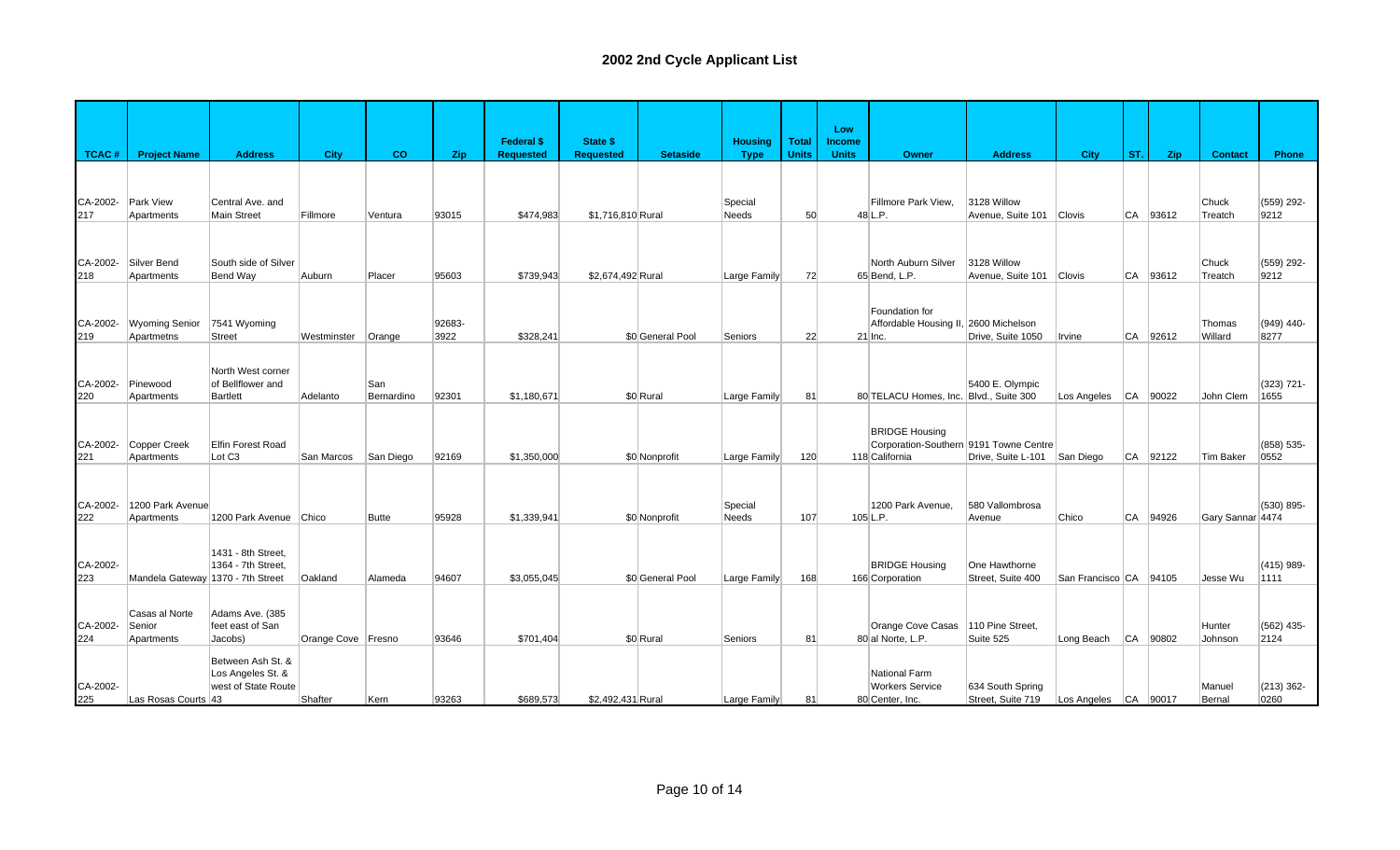|                 |                              |                                                  |             |                  |                | <b>Federal \$</b> | <b>State \$</b>       |                          | <b>Housing</b>   | <b>Total</b> | Low<br><b>Income</b> |                                           |                                          |                          |     |              |                    |                       |
|-----------------|------------------------------|--------------------------------------------------|-------------|------------------|----------------|-------------------|-----------------------|--------------------------|------------------|--------------|----------------------|-------------------------------------------|------------------------------------------|--------------------------|-----|--------------|--------------------|-----------------------|
| <b>TCAC#</b>    | <b>Project Name</b>          | <b>Address</b>                                   | City        | co               | Zip            | <b>Requested</b>  | <b>Requested</b>      | <b>Setaside</b>          | <b>Type</b>      | <b>Units</b> | <b>Units</b>         | <b>Owner</b>                              | <b>Address</b>                           | <b>City</b>              | ST. | Zip          | <b>Contact</b>     | Phone                 |
|                 |                              |                                                  |             |                  |                |                   |                       |                          |                  |              |                      |                                           |                                          |                          |     |              |                    |                       |
|                 |                              |                                                  |             |                  |                |                   |                       |                          |                  |              |                      |                                           |                                          |                          |     |              |                    |                       |
| CA-2002-<br>226 | Villages at                  | Cabrillo - Phase II 2001 River Avenue Long Beach |             | Los Angeles      | 90810-<br>3622 | \$1,367,962       |                       | \$0 General Pool         | <b>SRO</b>       | 204          |                      | Century Villages at<br>200 Cabrillo, Inc. | 1000 Corporate<br>Pointe, Suite 200      | <b>Culver City</b>       |     | $ CA $ 90230 | Ron Griffith       | $(310) 642 -$<br>2000 |
|                 |                              |                                                  |             |                  |                |                   |                       |                          |                  |              |                      |                                           |                                          |                          |     |              |                    |                       |
|                 | Comunidad 16 de              |                                                  |             |                  |                |                   |                       |                          |                  |              |                      | National Farm                             |                                          |                          |     |              |                    |                       |
| CA-2002-        |                              | Septiembre, 1965 1655 E. California              |             |                  |                | \$1,174,754       |                       |                          |                  |              |                      | <b>Workers Service</b>                    | 635 South Spring                         |                          |     |              | Manuel             | $(213)$ 362-<br>0260  |
| 227             | (BakersfieldApts) Avenue     |                                                  | Bakersfield | Kern             | 93307          |                   | \$4,246,098 Nonprofit |                          | Large Family     | 152          |                      | 151 Center, Inc.                          | Street, Suite 719                        | Los Angeles   CA   90014 |     |              | Bernal             |                       |
|                 |                              |                                                  |             |                  |                |                   |                       |                          |                  |              |                      | <b>Community Housing</b><br>Improvement   |                                          |                          |     |              |                    |                       |
| CA-2002-        | <b>Market Street</b>         | West and Market                                  |             |                  |                |                   |                       |                          |                  |              |                      | Systems and                               | 295 Main Street.                         |                          |     |              | Alfred Diaz-       | (831) 757-            |
| 228             | Townhomes                    | <b>Street</b>                                    | Soledad     | Monterey         | 93960          | \$887.986         |                       | \$0 Rural                | Large Family     | 60           |                      | 59 Planning                               | Suite 100                                | Salinas                  |     | CA 93901     | Infante            | 6251                  |
|                 |                              |                                                  |             |                  |                |                   |                       |                          |                  |              |                      |                                           |                                          |                          |     |              |                    |                       |
| CA-2002-        |                              | 1902 - 1920 Alum                                 |             |                  |                |                   |                       |                          |                  |              |                      | Community Housing                         | 255 N. Market                            |                          |     |              | Ronald P.          | (408) 279-            |
| 229             | Tierra Encantada Rock Avenue |                                                  | San Jose    | Santa Clara      | 95116          | \$1,773,656       |                       | \$0 Nonprofit            | Large Family     | 93           |                      | 92 Developers, Inc.                       | Street, Suite 290                        | San Jose                 |     | CA 95110     | Morgan             | 7677                  |
|                 |                              |                                                  |             |                  |                |                   |                       |                          |                  |              |                      |                                           |                                          |                          |     |              |                    |                       |
| CA-2002-        |                              |                                                  |             |                  |                |                   |                       |                          |                  |              |                      | Palm Village II                           | 3324 Wilshire Blvd.                      |                          |     |              |                    | $(213)$ 487-          |
| 230             | Palm Village II              | 801 W. 70th Street Los Angeles Los Angeles       |             |                  | 90044          | \$1,023,744       |                       | \$0 General Pool         | Special<br>Needs | 49           |                      | 48 Partners, L.P.                         | 4th Floor-Penthouse Los Angeles CA 90010 |                          |     |              | Albert Otero 2400  |                       |
|                 |                              |                                                  |             |                  |                |                   |                       |                          |                  |              |                      |                                           |                                          |                          |     |              |                    |                       |
|                 |                              |                                                  |             |                  |                |                   |                       |                          |                  |              |                      | Kimball Square, a                         |                                          |                          |     |              |                    |                       |
| CA-2002-<br>231 | <b>Red Bluff</b><br>Meadows  | 850 Kimball Road                                 | Red Bluff   | Tehama<br>County | 96080          | \$161,789         |                       | \$0 At Risk              | At-Risk          | 52           |                      | California Limited<br>51 Partnership      | 1001 Sixth Street,<br>Suite 205          | Sacramento               |     | $ CA $ 95814 | Elva L. Grant 2477 | (916) 281-            |
|                 |                              |                                                  |             |                  |                |                   |                       |                          |                  |              |                      |                                           |                                          |                          |     |              |                    |                       |
|                 |                              |                                                  |             |                  |                |                   |                       |                          |                  |              |                      |                                           |                                          |                          |     |              |                    |                       |
| CA-2002-        | Las Haciendas De             |                                                  |             |                  |                |                   |                       |                          |                  |              |                      | Avalon Communities, 1615 E. Sheilds       |                                          |                          |     |              |                    | (559) 241-            |
| 232             | San Vincente                 | 210 First Street                                 | Soledad     | Monterey         | 93960          | \$796,476         |                       | \$0 Rural                | Large Family     | 60           |                      | 59 LLC                                    | Avenue                                   | Fresno                   |     | CA 93704     | Leo Puig           | 0866                  |
|                 |                              |                                                  |             |                  |                |                   |                       |                          |                  |              |                      | Oroville Manor                            |                                          |                          |     |              | Joseph             |                       |
| CA-2002-        |                              |                                                  |             |                  |                |                   |                       |                          |                  |              |                      | Management, a CA                          | 4405 College Oak                         |                          |     |              | Mohamed            | $(916)$ 485-          |
| 233             | Oroville Manor               | 2750 Lincoln Blvd. Oroville                      |             | <b>Butte</b>     | 95966          | \$97.638          |                       | \$0 Rural / RHS          | At-Risk          | 72           |                      | $71$ LP                                   | <b>Drive</b>                             | Sacramento               |     | CA 95841     | Sr.                | 7866                  |
|                 |                              |                                                  |             |                  |                |                   |                       |                          |                  |              |                      |                                           |                                          |                          |     |              |                    |                       |
| CA-2002-        | Desert Family                | Cholla Drive South                               | Desert Hot  |                  |                |                   |                       |                          |                  |              |                      | <b>Alliance Property</b>                  | 4340 Leimert Blvd.                       |                          |     |              | Danielle M.        | $(323)$ 292-          |
| 234             | Villas                       | of 4th Street                                    | Springs     | Riverside        | 92240          | \$717,478         |                       | \$2,593,295 General Pool | Large Family     | 81           |                      | 80 Group, Inc.                            | Suite 202                                | Los Angeles   CA   90008 |     |              | Taef               | 1605                  |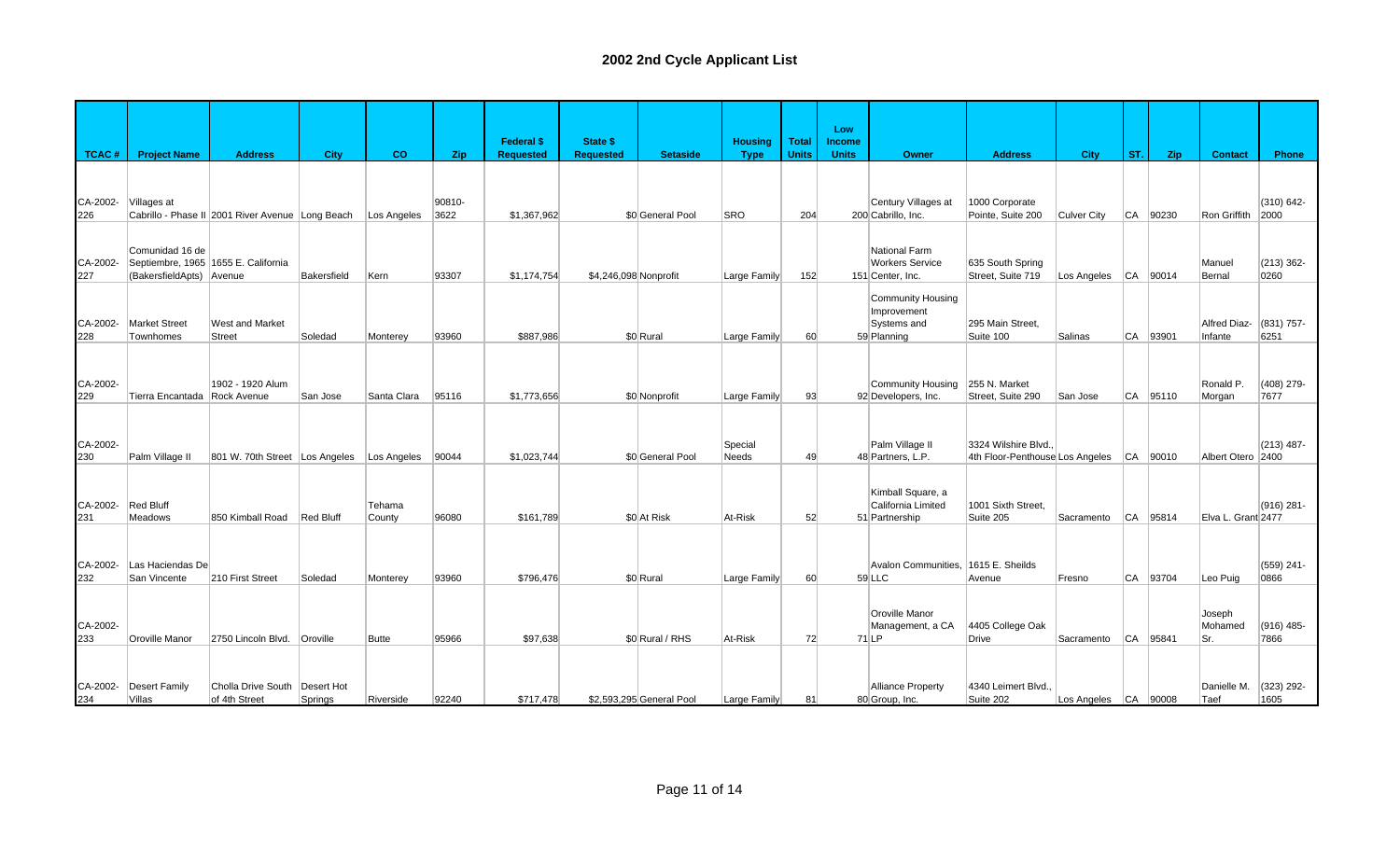|                 |                                         |                                                                 |            |                   |                | <b>Federal \$</b> | State \$              |                                                  | <b>Housing</b>          | <b>Total</b> | Low<br><b>Income</b> |                                                                   |                                     |                    |           |                |                                     |                      |
|-----------------|-----------------------------------------|-----------------------------------------------------------------|------------|-------------------|----------------|-------------------|-----------------------|--------------------------------------------------|-------------------------|--------------|----------------------|-------------------------------------------------------------------|-------------------------------------|--------------------|-----------|----------------|-------------------------------------|----------------------|
| TCAC#           | <b>Project Name</b>                     | <b>Address</b>                                                  | City       | co                | <b>Zip</b>     | <b>Requested</b>  | <b>Requested</b>      | <b>Setaside</b>                                  | <b>Type</b>             | <b>Units</b> | <b>Units</b>         | <b>Owner</b>                                                      | <b>Address</b>                      | <b>City</b>        | ST.       | Zip            | <b>Contact</b>                      | Phone                |
| CA-2002-<br>235 | Second Street<br>Senior<br>Apartments   | 400 North Second<br><b>Street</b>                               | Dixon      | Solano            | 95620          | \$851,606         |                       | \$0 Rural                                        | Seniors                 | 81           |                      | Simpson Housing<br>80 Solutions, LLC                              | 320 Golden Shore.<br>Suite 200      | Long Beach         | CA        | 90802-<br>4217 | Craig<br>Farmer                     | (562) 256-<br>2000   |
|                 |                                         |                                                                 |            |                   |                |                   |                       |                                                  |                         |              |                      |                                                                   |                                     |                    |           |                |                                     |                      |
| CA-2002-<br>236 | Dorado Senior<br>Apartments             | 8622 - 8682 Stanton<br>Avenue                                   | Buena Park | Orange            | 90620          | \$1,562,047       |                       | \$5,645,954 General Pool                         | Seniors                 | 150          |                      | Dorado Senior<br>148 Apartments, L.P.                             | 110 Pine Avenue.<br>Suite 525       | Long Beach         | <b>CA</b> | 90802-<br>4422 | Hunter<br>Johnson                   | (562) 435-<br>2124   |
| CA-2002-<br>237 | <b>Avenal Family</b><br>Apartments      | 1217 South 7th<br><b>Street</b>                                 | Avenal     | Kings             | 93204          | \$957,095         |                       | \$0 Rural                                        | Large Family            | 81           |                      | LINC Housing<br>81 Corporation                                    | 110 Pine Avenue.<br>Suite 525       | Long Beach         | CA        | 90802-<br>4422 | Hunter<br>Johnson                   | (562) 435-<br>2124   |
| CA-2002-<br>238 | Adelanto Springs<br>Village             | NW corner of Lee &<br><b>Bellflower</b>                         | Adelanto   | San<br>Bernardino | 92301          | \$1,186,740       |                       | \$0 Rural                                        | Large Family            | 81           |                      | Foundation for<br>Affordable Housing V. 2600 Michelson<br>80 Inc. | Drive, Suite 1050                   | Irvine             | <b>CA</b> | 92612          | Thomas<br>Willard                   | (949) 440-<br>8277   |
| CA-2002-<br>239 | Saybrook<br>Apartments                  | 4390 East 47th<br>Avenue                                        | Sacramento | Sacramento        | 95824          | \$647,857         |                       | \$0 Nonprofit                                    | Large Family            | 56           |                      | Preservation<br>55 Properties II, LLC                             | 111 N. Sepulveda                    | Manhattan<br>Beach | <b>CA</b> | 90266          | Gary Squier 9043                    | $(310) 581 -$        |
| CA-2002-<br>240 | Terracina at<br>Pinewood Court          | SW Corner<br>Pinewood Court cul<br>de sac, South of E<br>Street | Williams   | Colusa            | 95987          | \$859.099         |                       | \$0 Rural                                        | Large Family            | 64           |                      | Pinewood Court<br>63 Apartments, L.P.                             | 3120 Freeboard<br>Drive. Suite 202  | West<br>Sacramento | <b>CA</b> | 95691          | Chris<br>Glaudel                    | (916) 414-<br>4417   |
| CA-2002-<br>241 | Casa Alegre                             | 2761 W. Ball Road Anaheim                                       |            | Orange            | 92804-<br>5029 | \$231,668         |                       | Nonprofit<br>Homeless<br>\$837,354 Apportionment | Special<br><b>Needs</b> | 23           |                      | Mercy Housing<br>22 California                                    | 500 S. Main Street.<br>Suite 110    | Orange             | lCa       | 92868          | Ben Phillips 5080                   | $(714) 550 -$        |
| CA-2002-<br>242 | Villa Madera<br>Blvd. Family Hsg) Blvd. | (formerly Oxnard 1111 North Oxnard                              | Oxnard     | Ventura           | 93030          | \$409,106         | \$1,477,327 Nonprofit |                                                  | Large Family            | 72           |                      | Mercy Housing<br>71 California                                    | 500 South Main<br>Street, Suite 110 | Orange             | <b>CA</b> | 92868          | Mario Turner (714) 550-<br>Lloveras | 5080                 |
| CA-2002-<br>243 | Columbia Place                          | 1304 W. 7th Street Los Angeles Los Angeles 90017                |            |                   |                | \$832,537         |                       | \$0 General Pool                                 | Large Family            | 43           |                      | Witmer/Columbia<br>42 Place, a California LP Suite 200            | 3351 M Street.                      | Merced             |           | CA 95348       | Christina<br>Alley                  | $(818)$ 400-<br>0860 |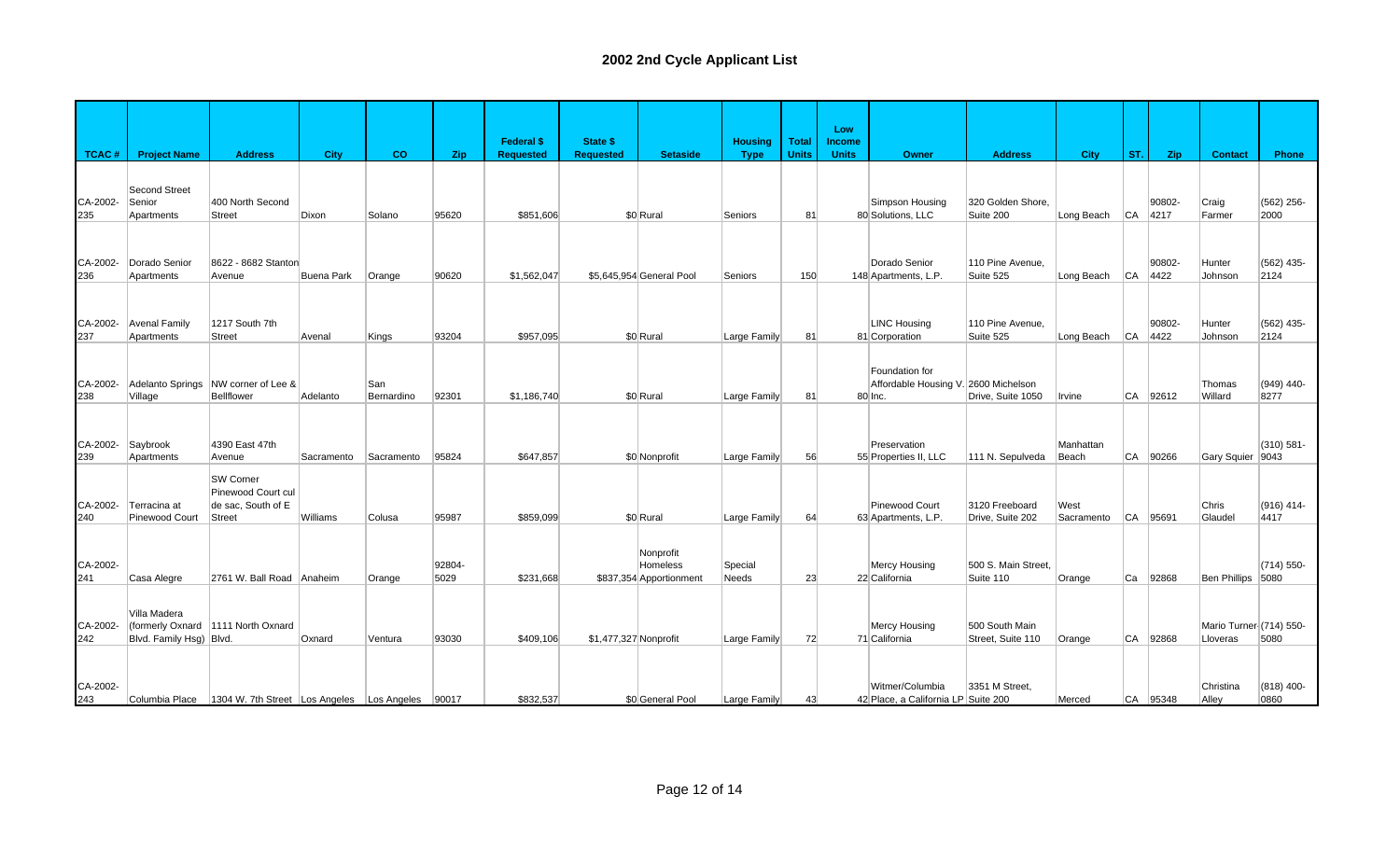|                 |                                     |                                                               |                           |             |                 |                                       |                                     |                          |                               |                              | Low                           |                                                            |                                     |                       |     |                |                           |                    |
|-----------------|-------------------------------------|---------------------------------------------------------------|---------------------------|-------------|-----------------|---------------------------------------|-------------------------------------|--------------------------|-------------------------------|------------------------------|-------------------------------|------------------------------------------------------------|-------------------------------------|-----------------------|-----|----------------|---------------------------|--------------------|
| <b>TCAC#</b>    | <b>Project Name</b>                 | <b>Address</b>                                                | City                      | co          | <b>Zip</b>      | <b>Federal \$</b><br><b>Requested</b> | <b>State \$</b><br><b>Requested</b> | <b>Setaside</b>          | <b>Housing</b><br><b>Type</b> | <b>Total</b><br><b>Units</b> | <b>Income</b><br><b>Units</b> | <b>Owner</b>                                               | <b>Address</b>                      | <b>City</b>           | ST. | Zip            | <b>Contact</b>            | Phone              |
| CA-2002-<br>244 | <b>Hotel Stockton</b>               | 133 E. Weber<br>Avenue                                        | Stockton                  | San Joaquin | 95202           | \$1,579,283                           |                                     | \$0 General Pool         | <b>SRO</b>                    | 156                          |                               | <b>Hotel Stockton</b><br>155 Investors, a CA LP            | 1001 Sixth Street.<br>Suite 200     | Sacramento            |     | $ CA $ 95814   | Cyrus<br>Youssefi         | (916) 446-<br>4040 |
| CA-2002-<br>245 | <b>Heber Family</b><br>Apartments   | Dogwood Road<br>South of Hawk<br><b>Street</b>                | Heber                     | Imperial    | 92249           | \$1,104,416                           |                                     | \$0 Rural                | Large Family                  | 81                           |                               | Chelsea Investment<br>80 Corporation                       | 215 South Highway<br>101, Suite 200 | Solana Beach CA 92075 |     |                | Charles<br>Schmid         | (858) 259-<br>2624 |
| CA-2002-<br>246 | Porterville Family<br>Apartments    | 148 Date Avenue                                               | Porterville               | Tulare      | 93258           | \$936,028                             |                                     | \$0 Rural                | Large Family                  | 78                           |                               | 148 Date Avenue.<br>77 L.P.                                | 100 W. Broadway,<br>Suite 1250      | Glendale              |     | CA 91210       | Charles<br>Brumbaugh 4303 | (818) 247-         |
| CA-2002-<br>247 | Holtville Senior<br>Apartments      | 10th Street &<br><b>Holtville Avenue</b><br>4215-4225 South   | Holtville                 | Imperial    | 92250           | \$801,614                             |                                     | \$0 Rural                | Seniors                       | 81                           |                               | Chelsea Investment<br>80 Corporation                       | 215 South Highway<br>101, Suite 200 | Solana Beach CA 92075 |     |                | Chris Burns 2624          | (858) 259-         |
| CA-2002-<br>248 | Vermont City<br>Lights              | Vermont Ave &<br>1011 W. 42nd<br>Place & 419 S.<br>Loma Drive | Los Angeles               | Los Angeles | 90037&90<br>017 | \$1,275,054                           |                                     | \$0 General Pool         | Large Family                  | 60                           |                               | Vermont City Lights,<br>58 L.P.                            | 5939 Monterey<br>Road               | Los Angeles Ca        |     | 90042-<br>4942 | Salim Karimi 3338         | (323) 254-         |
| CA-2002-<br>249 | <b>Green Acres</b>                  | 44941 Elm Avenue Lancaster                                    |                           | Los Angeles | 93534           | \$636,308                             |                                     | \$0 General Pool         | <b>SRO</b>                    | 76                           |                               | Urban Renual, a<br>California Limited<br>75 Partnership    | 17200 Ventura<br>Blvd., Suite 312   | Lancaster             |     | CA 91316       | Steve<br>Eglash           | (818) 789-<br>5550 |
| CA-2002-<br>250 | Broadway Vistas Broadway            | 9800 - 9814 South                                             | Los Angeles   Los Angeles |             | 90003           | \$421,889                             |                                     | Small<br>\$0 Development | Large Family                  | 21                           |                               | Broadway Vistas, a<br>California Limited<br>20 Partnership | 5939 Monterey<br>Road               | Los Angeles CA        |     | 90042-<br>4942 | Salim Karimi 3338         | (323) 254-         |
| CA-2002-<br>251 | Westmorland<br>Family<br>Apartments | H Street                                                      | Westmorland   Imperial    |             | 92281           | \$896,553                             |                                     | \$0 Rural                | Large Family                  | 65                           |                               | Chelsea Investment<br>64 Corporation                       | 215 South Highway<br>101, Suite 200 | Solana Beach CA 92075 |     |                | Charles<br>Schmid         | (858) 259-<br>2624 |
| CA-2002-<br>252 | Casa De Las<br>Flores               | 3430 Foothill Blvd. Oakland                                   |                           | Alameda     | 94601           | \$239,581                             |                                     | \$0 At Risk              | At-Risk                       | 20                           |                               | Casa De Las Flores,<br>$20$ LTD                            | 1900 Fruitvale<br>Avenue, Suite 2A  | Oakland               |     | CA 94601       | Manuela<br>Silva          | (510) 535-<br>6900 |